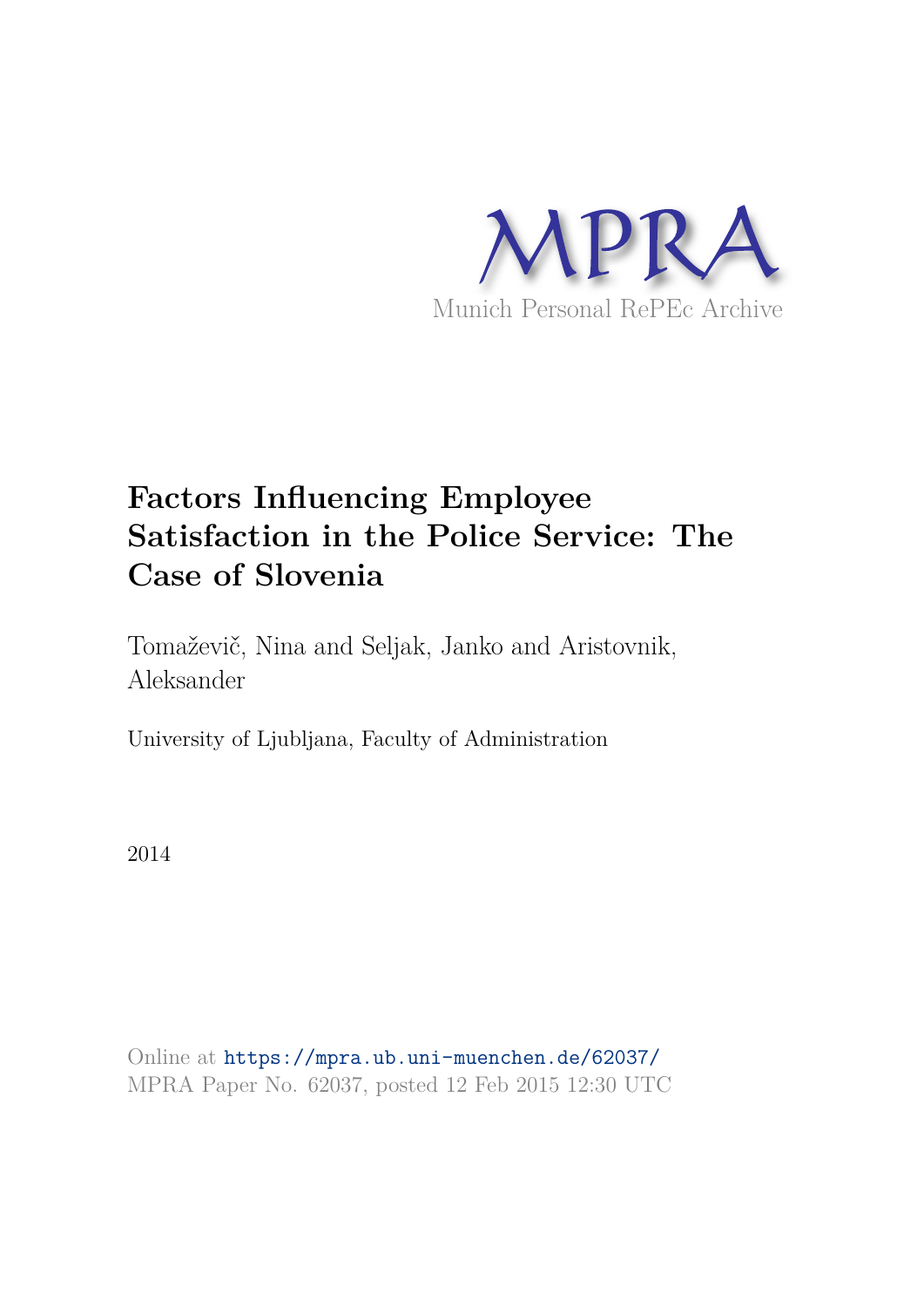## **Factors Influencing Employee Satisfaction in the Police Service: The Case of Slovenia**

Nina Tomaževič, Janko Seljak, Aleksander Aristovnik

Faculty of Administration, University of Ljubljana, Slovenia

## **Abstract**

## **Purpose**

The paper has two purposes – first, to examine the dimensionality of employee satisfaction and, second, to identify the impact of the groups of factors on employee satisfaction.

#### **Design/methodology/approach**

The measurement of satisfaction of all employees in the Slovenian Police based on the comprehensive on-line questionnaire. Factor analysis was used to formulate the facets of satisfaction. Multiple linear regression analysis was performed to identify the predictors of three facets of employee satisfaction.

### **Findings**

Three facets of employee satisfaction were determined and the influence of three types of factors (demographic, job-related and organizational-support-related factors) on them was investigated. The results show that worst assessed facet was (1) salary and security, whereas no significant differences were found between two other facets, namely (2) relationships and leadership and (3) tasks and working conditions. The three factors influenced employee satisfaction with different levels of intensity.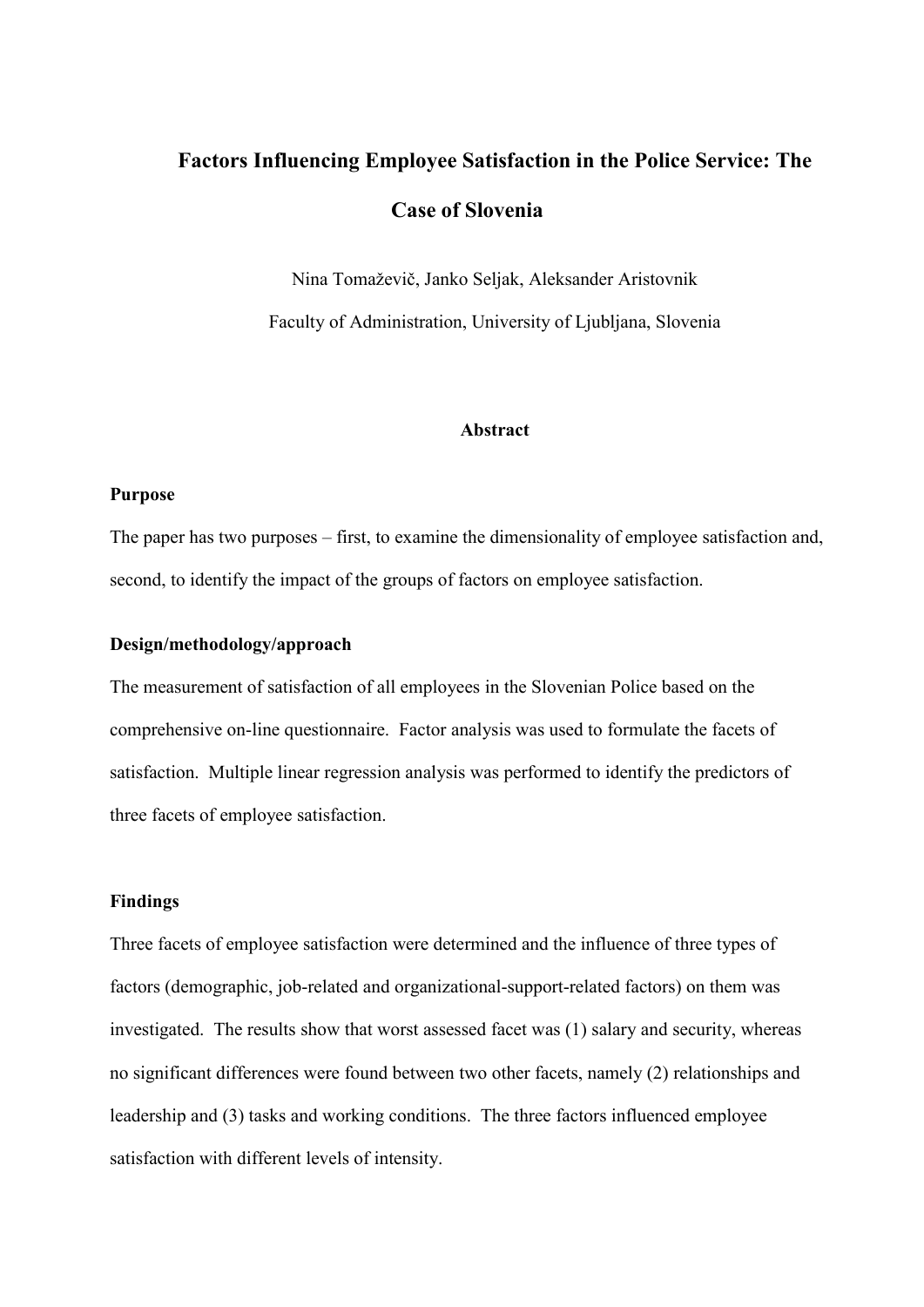## **Research limitations/implications**

The current economic situation in the state, especially in the public sector and in the police service, definitely impacts the results of the survey. The survey was conducted just before the announcement of savings measures in the Slovenian public sector. Since it was conducted online, we assume that for some employees this probably meant that anonymity could not be assured.

#### **Practical implication**

The survey was performed in order to identify the opportunities for improvements in police management. The results indicate the importance of leadership, communication and participation in the work of police officers, especially during a period of limited financial resources.

## **Originality/value**

The far strongest influence on employee satisfaction is that of the employees' feeling that the police will support and protect them in case they are exposed while performing their legitimate and professional work. Trust in one's immediate superior also has a strong influence. Both could be an important signal to the management of the police to focus on activities to increase cohesiveness within the police and constantly promote the feeling of belongingness to the police among all its members.

**Keywords:** Employee satisfaction, Job, Police service, Salary, Leadership, Organizational support, Slovenia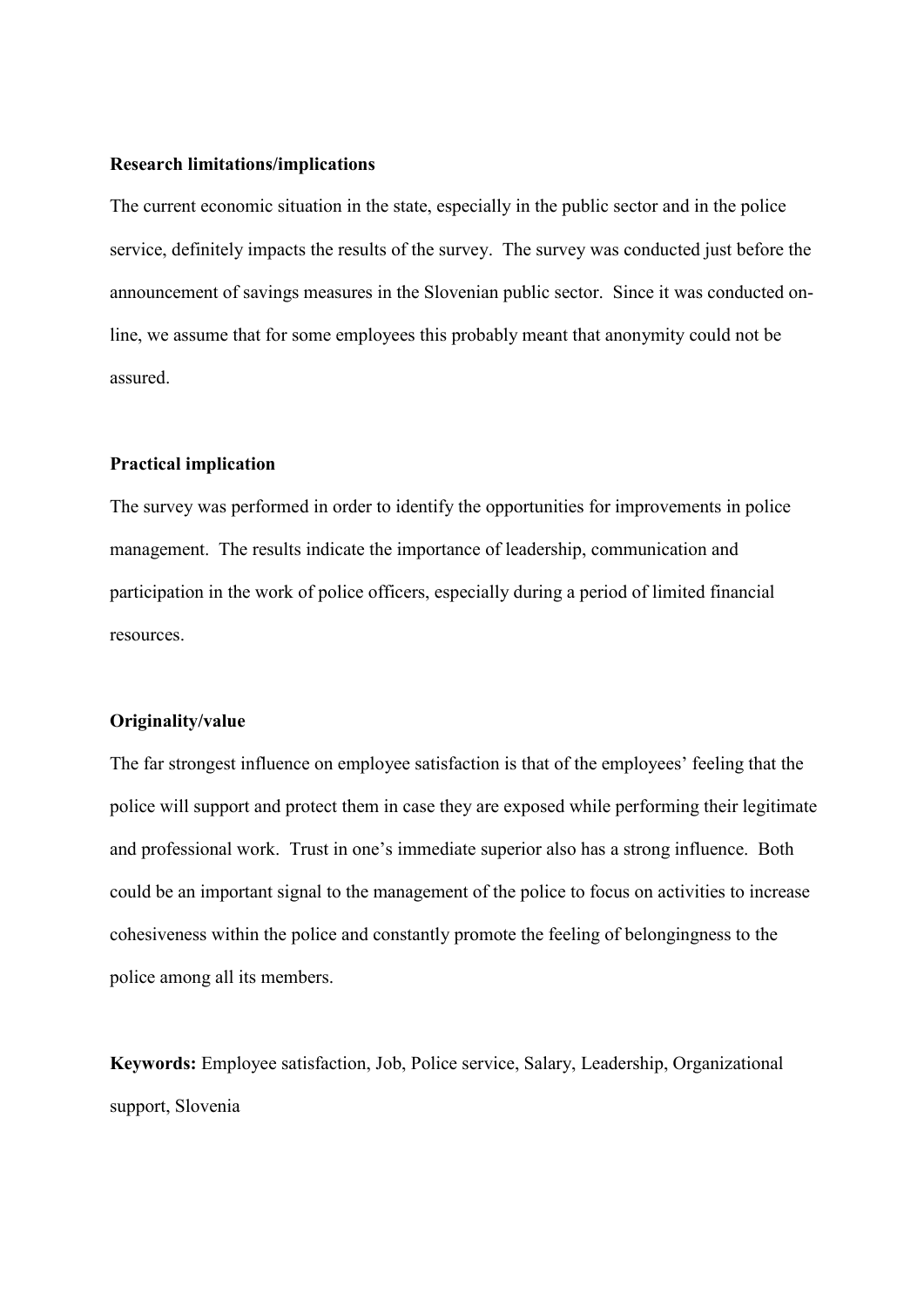## **Introduction**

#### *The significance of employee satisfaction*

Employee satisfaction is vital for ensuring the long-term efficiency and effectiveness of organizations in both the public and private sectors. Nowadays comparable organizations use similar starting points to provide the inputs required for operations, such as financial and material resources, information etc. Nevertheless, organizations achieve different levels of efficiency and effectiveness in their operations. The main reason for the differences between organizations lies in how the management of an organization understands and implements their role in human resource management, and whether it shows commitment and sets an example to its employees. It is only in this way that they can ensure the satisfaction of their employees. Monitoring satisfaction has been one of the main tasks of management that should not serve its own purpose but should underpin the identification of opportunities to continuously improve human resources management processes.

Sakanovič and Mayer (2006) state that employee satisfaction has become an increasingly important category. A satisfied employee works more and better. Authors have delved into the factors that influence employee (dis)satisfaction and have been investigating their correlation with an organization's effectiveness. A positive correlation between employee satisfaction and an organization's effectiveness has often been proven. Other studies have proven that higher satisfaction (or work experiences and their antecedents – Meyer and Allen, 1991) contributes to a stronger commitment to the organization (Brunetto & Farr-Wharton, 2003) and less fluctuation and absenteeism (Howard, Howard Donofrio and Boles, 2002). A satisfied person is more successful and performs his/her work more efficiently, achieves the goals of the organization and contributes to its effectiveness (Gorenak and Pagon, 2006).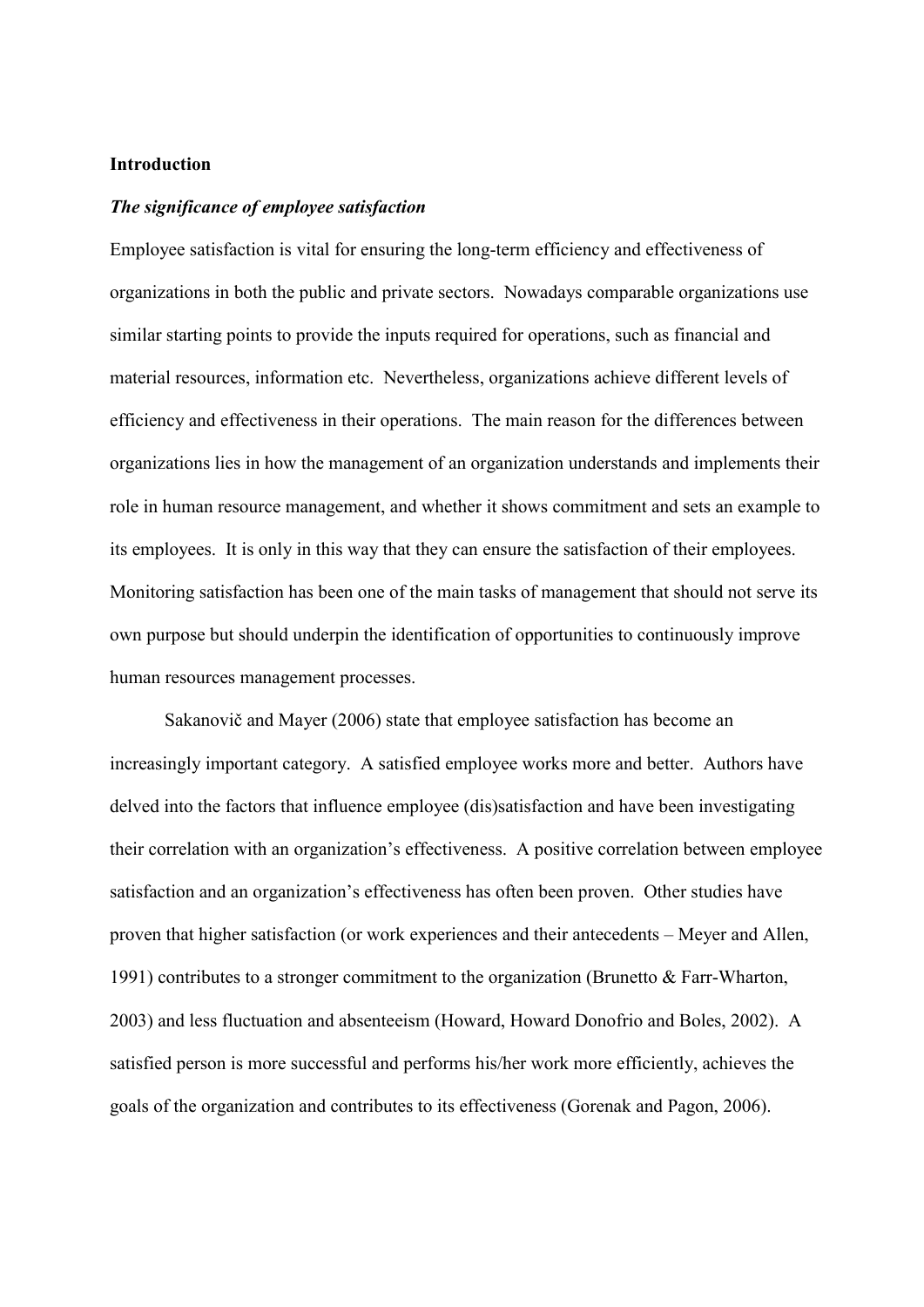According to Robbins (1991), employee dissatisfaction manifests itself in employees leaving the organization, their attempts to actively voice their opinions (proposals for improvements, activity in trade unions, conversations with superiors etc.), passive loyalty (waiting for the situation to improve and being confident that the management will take the right decisions) and negligence (absences, being late, a large number of errors etc.). Other areas influenced by low employee satisfaction include absenteeism, performance (Lambert, Edwards, Camp and Saylor, 2005), motivation and organizational commitment (Locke, 1997; Meyer, Becker and Vandenberghe, 2004) as well as burnout (Whitehead, 1989). All of the above-mentioned result in additional costs (Camp and Lambert, 2006) and lost time for the organization and, consequently, negatively affect its competitiveness and development opportunities. The consequences of dissatisfaction observed in employees include problems with their mental and physical health (Garland, 2002) as well as low morale (Lambert, 2001). Based on the above, we may assume that it is important for academics and practitioners to understand, analyse, develop and implement the concept of employee satisfaction in their work and thus contribute to the welfare of private and public sector organizations as well as to society as a whole.

#### **Police service in Slovenia**

## *Background and context of the police in Slovenia*

In order to acquire a clear view of the circumstances in which the study was carried out, it is necessary to understand the situation facing the Slovenian public sector and the police service itself. Over the last two decades the Slovenian Police has undergone many changes, especially in the areas of goals, values, organization and infrastructure. Since 2008, when the public employee reward system was changed, the management of police service employees has become even more challenging. Since then, all uniformed professions have been classified in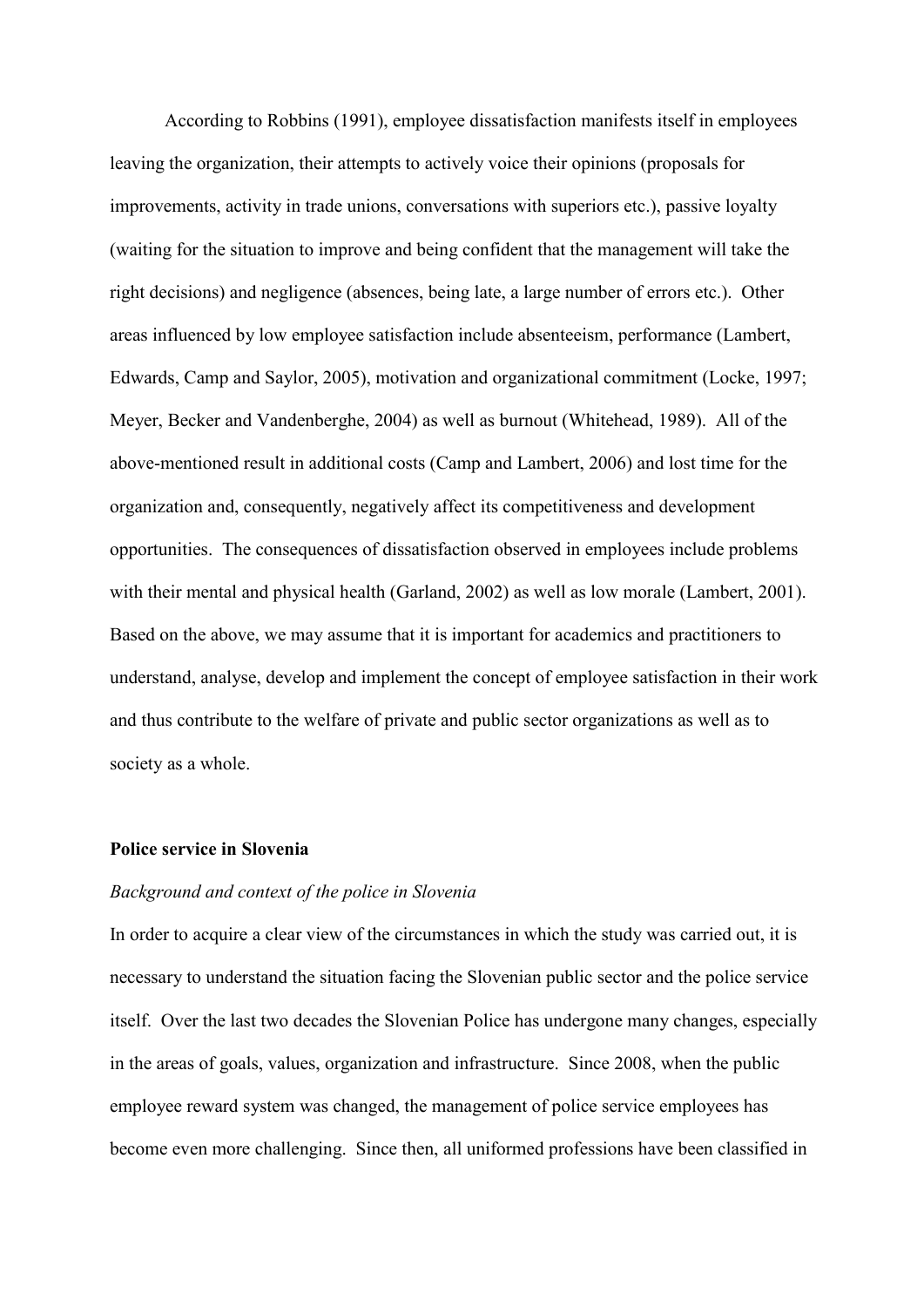the same salary brackets, which is why – according to police representatives and many experts in organization and payment systems – the police staff have been inappropriately rewarded. In subsequent years, as part of austerity measures in the public sector promotion was also abolished and additional measures were adopted in spring 2012 that have caused a radical deterioration in the financial position of the police service as an institution (in terms of both equipment and infrastructure) and its employees. The situation to date has been even worse compared to that in spring 2012 – due to the threat of new austerity measures in 2013 one of the two police trade unions has been on strike for months, while the second one is also prepared to go on strike.

### *Possible effects of the changes on employee satisfaction among the Slovenian police*

Work in the police service is characterized by many particularities that mostly negatively affect the satisfaction and morale of the employees. When dealing with criminal offences, police officers encounter violence, cruelty and indifference to the welfare of others. On one hand, they struggle to meet the conflicting demands of the public and, on the other, within their own organizations they face bureaucracy, internal politics and a militarist style of management (Blum, 2000; Crank, 1998). Given that the employees are vital for the efficient and effective implementation of police services, the measurement and improvement of police employees' satisfaction is important for both the police as an organization and for the public at large.

The public sector and therefore also police management have become aware of the importance of employee satisfaction but, regrettably, there are still too few examples of this issue being addressed systematically. Due to the changes in the country's economic situation and consequently due to the limited financial resources in the public sector since 2008, it is all the more important that employee satisfaction is promoted through non-financial measures and incentives such as strengthening relationships, team-building exercises, praise, offering the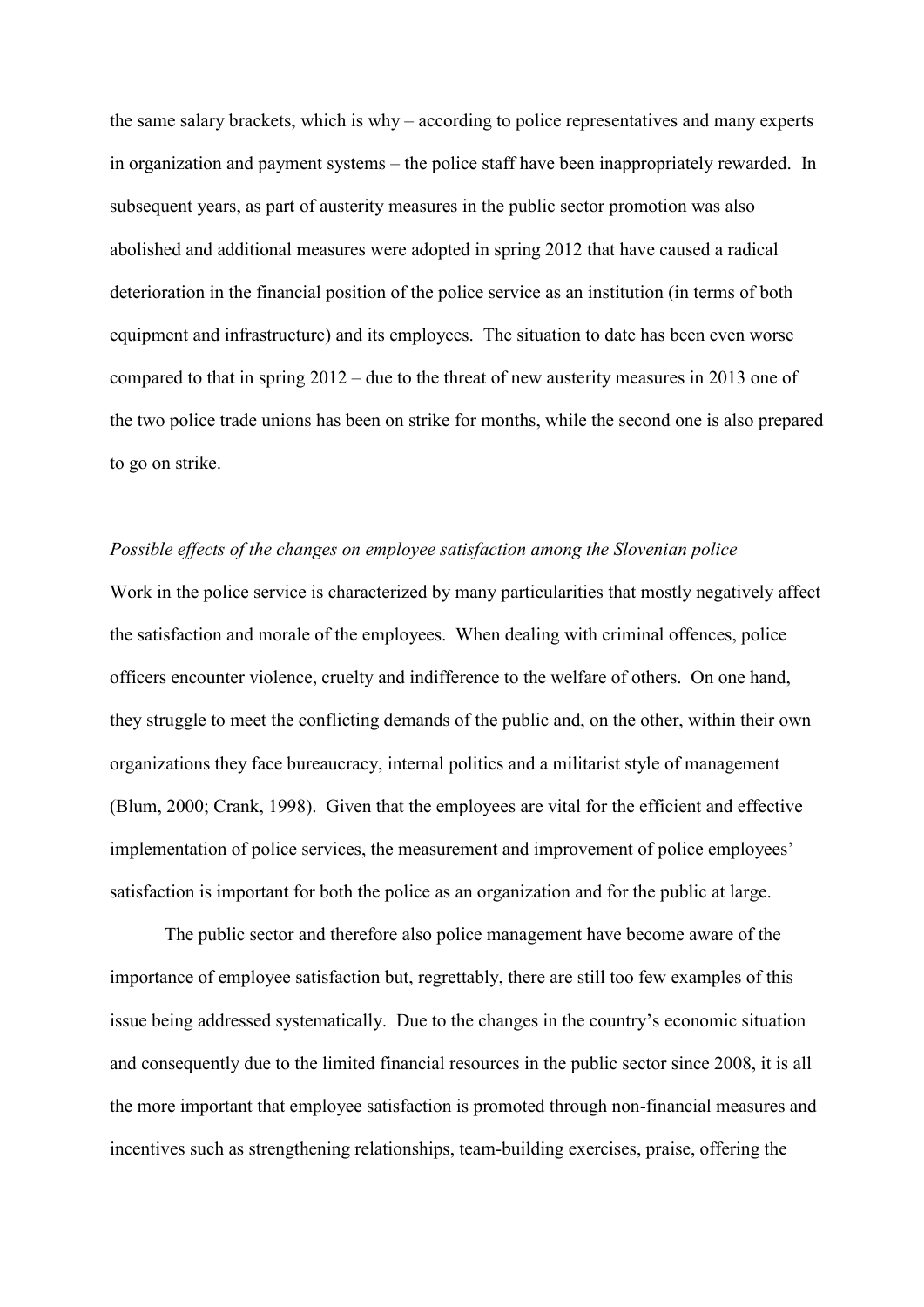possibility to participate in decision-making, psycho-hygienic care, trade unions' support, debureaucratization etc. Unfortunately, the scarcity of financial resources frequently serves as an excuse for a failure to act in the area of increasing employee satisfaction. Therefore, studies like the one presented in this paper might contribute to a greater understanding of the situation and the possible and necessary changes in the management of the police in Slovenia.

#### **Employee satisfaction**

*Definition of employee satisfaction (and related constructs such as organizational commitment)*  Employee (job) satisfaction represents one of the most widely studied constructs in industrial psychology (McShane and Von Glinov, 2007). Employee satisfaction has most often been defined as a pleasant or positive emotional state resulting from the perception of work, conception and assessment of the work environment, work experience and the perception of all elements of the work and workplace (Mihalič, 2008). Some authors (Griffin, Hogan, Lambert, Tucker-Gail and Baker, 2010) have distinguished between job satisfaction and organizational commitment and seen the latter as a broader concept – in their opinion, organizational commitment refers to the bond formed between the worker and the employing organization. Organizational commitment reflects one's feelings toward an entire organization, not just a specific job (Garland, McCarty and Zhao, 2009) and consists of three factors (Mowday, Porter and Steers, 1982): a strong belief in and acceptance of the organization's goals and values, a willingness to exert considerable effort on behalf of the organization and a strong desire to maintain membership in the organization. According to Meyer and Allen (1991), commitment is a psychological state that has three separate components reflecting the: (a) desire (affective commitment); (b) need (continuance commitment); and (c) obligation (normative commitment) to maintain employment in an organization. An employee can experience all three forms of commitment to varying degrees. Organizational commitment has also been conceptualized as a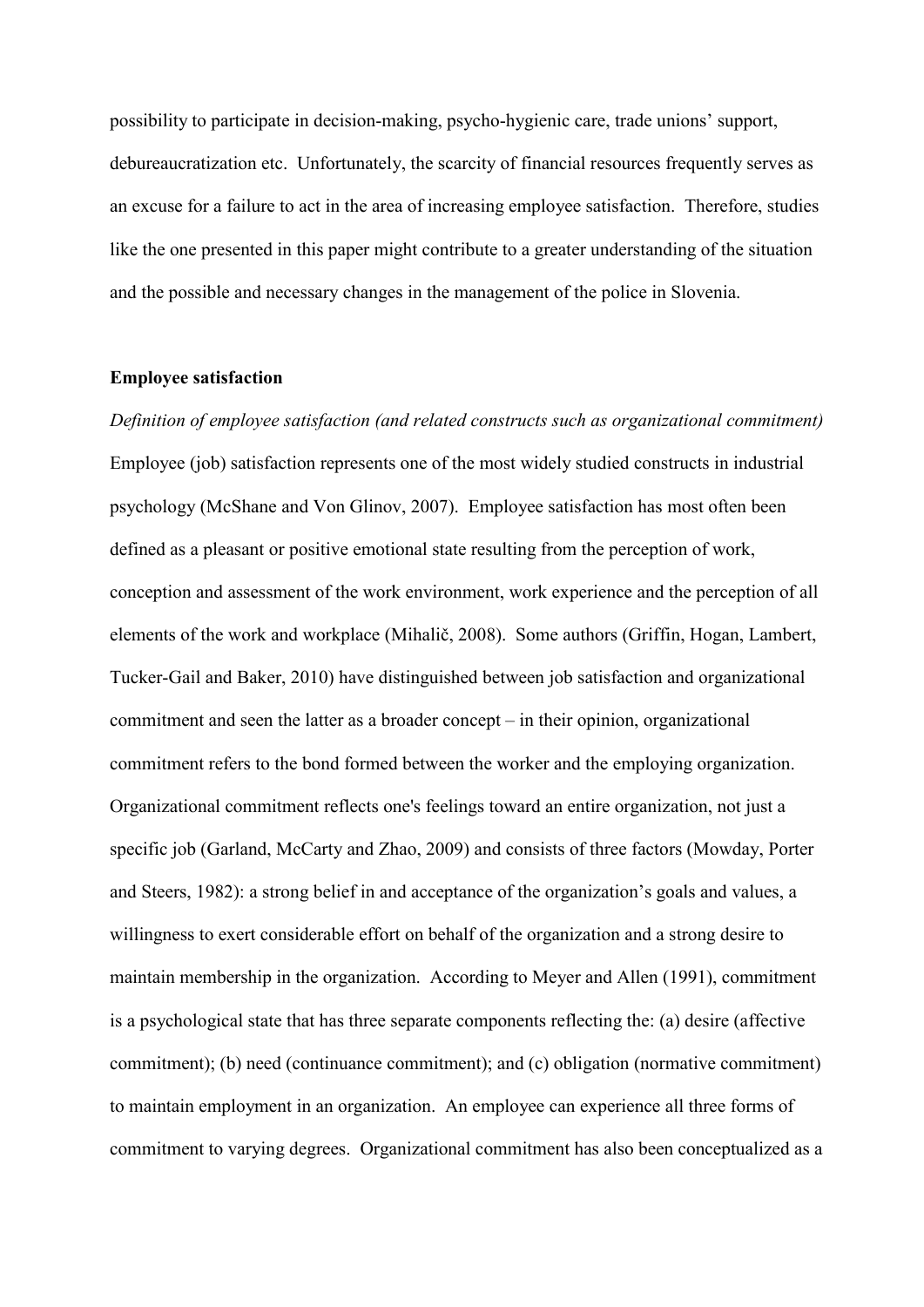force that binds an individual to a course of action that is relevant to a particular target and can be accompanied by different mind-sets that play a role in shaping behaviour (Meyer and Herscovitch, 2001).

Spector (2003) defines job satisfaction as "the extent to which people like their job" (p. 210). According to Weiss (2002), job satisfaction is an attitude toward one's job resulting from the net sum of the individual's positive and negative emotions experienced at work. Job satisfaction is a pleasant feeling a person has when their expectations from work have been fulfilled.

Henceforth the term "employee satisfaction" will be used as it encompasses the notion of satisfaction with the job itself (duties, working conditions, salary) as well as other facets such as leadership, relationships, autonomy, the reward and promotion system, possibilities of professional development, trade union activities, job security, internal and external communications, possibilities of a work-life balance and the organization as an institution, sometimes also environmental facets like the attitude of the public towards the police etc..

*Dimensionality of employee satisfaction: Global/overall vs. multi-dimensional construct*  Studies of employee satisfaction vary regarding the dimensionality of the construct. Some studies are based on only one or two questions and have investigated overall employee satisfaction (Davey et al*.,* 2001; Garland et al.*,* 2009; MacKain et al.*,* 2010, Nalla et al.*,* 2011). Usually, the primary purpose of these studies has been to define and establish the intensity of the influence of various factors (demographic, job-related, organization-related) on overall employee satisfaction.

Another group of studies has focused on individual facets of employee satisfaction with concrete, narrower areas such as the work itself, salary, leadership, promotion, colleagues,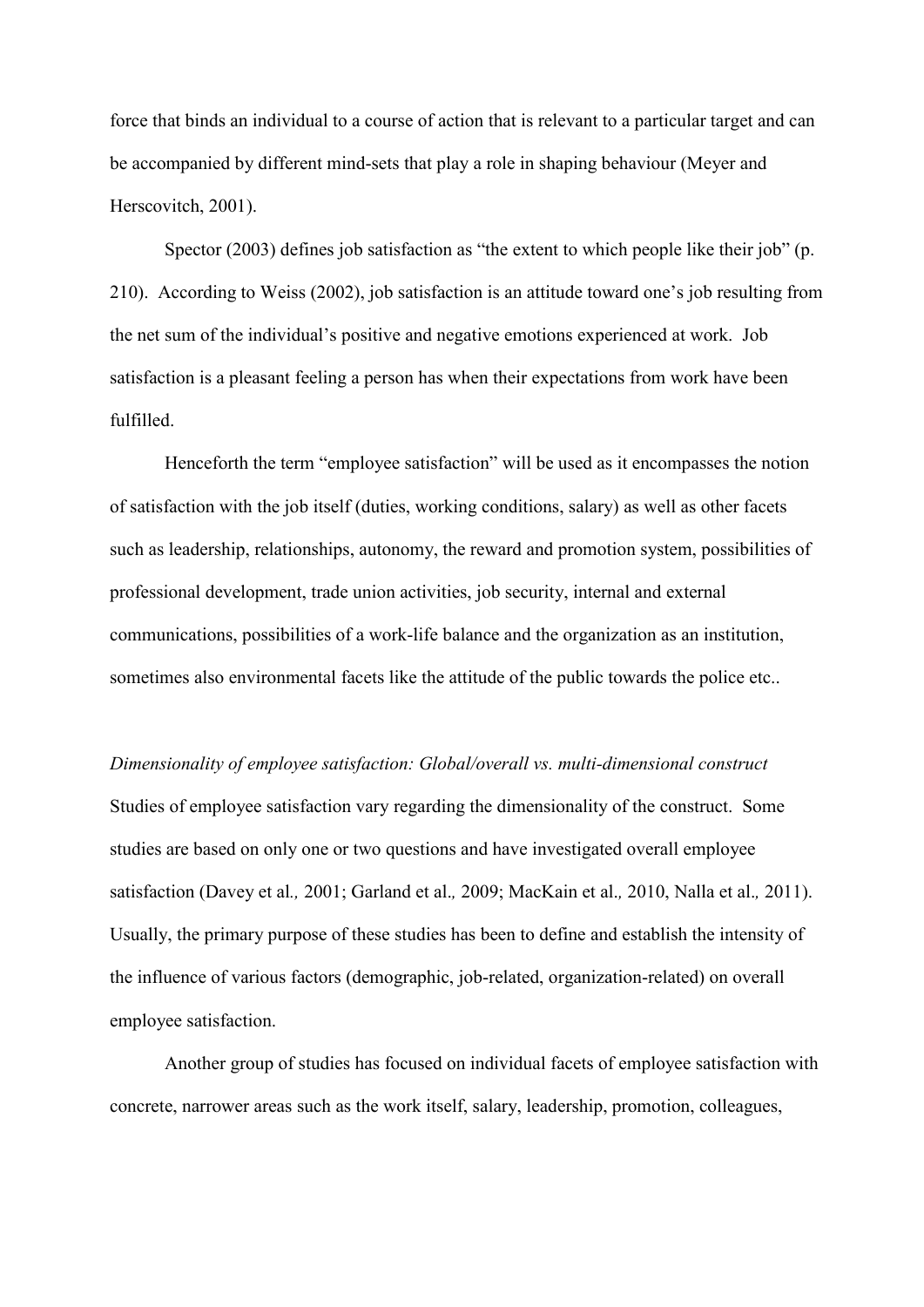working conditions etc. (Balci, 2011; Boothby et al.*,* 2002; Johnson, 2012; Noblet, Rodwell and Allisey, 2009; Verhaest and Omey, 2009).

Since the police management wanted to follow the trends from the previous research, the basis for our study represented the research on employee satisfaction and trust in the Slovenian police conducted by Umek et al. (2009). The questionnaire consisted of 24 items on employee satisfaction (besides demographic questions) which meant that employee satisfaction was studied as a multidimensional construct. The 2012 research project had many objectives and therefore the questionnaire for the 2012 study was also supplemented with a part where the employees assessed the enablers from the CAF model (Common Assessment Framework) (EIPA, 2013). This gave us a picture of how the employees assess the enablers that lead to results such as employee satisfaction.

#### **Theoretical foundation of the development of employee satisfaction**

A person's feeling of (dis)satisfaction at work is influenced by several factors that differ from one individual to another. According to George and Jones (1999), these factors include personality, the influence of society, the situation in the workplace and values. In the opinion of Sakanovič and Mayer (2006), the same things do not satisfy all employees. What may satisfy one person in their work may dissatisfy another. Satisfaction is a complex phenomenon as every individual enters an organization in their own unique fashion, with their own expectations, beliefs, values, views, endeavours and longings. However, the feeling of satisfaction being shared by a larger number of employees is undoubtedly to the advantage of any organization. Gorenak and Pagon (2006) claimed that a person is satisfied when their needs have been fulfilled, when their acts have been approved or commended and when they feel needed and important.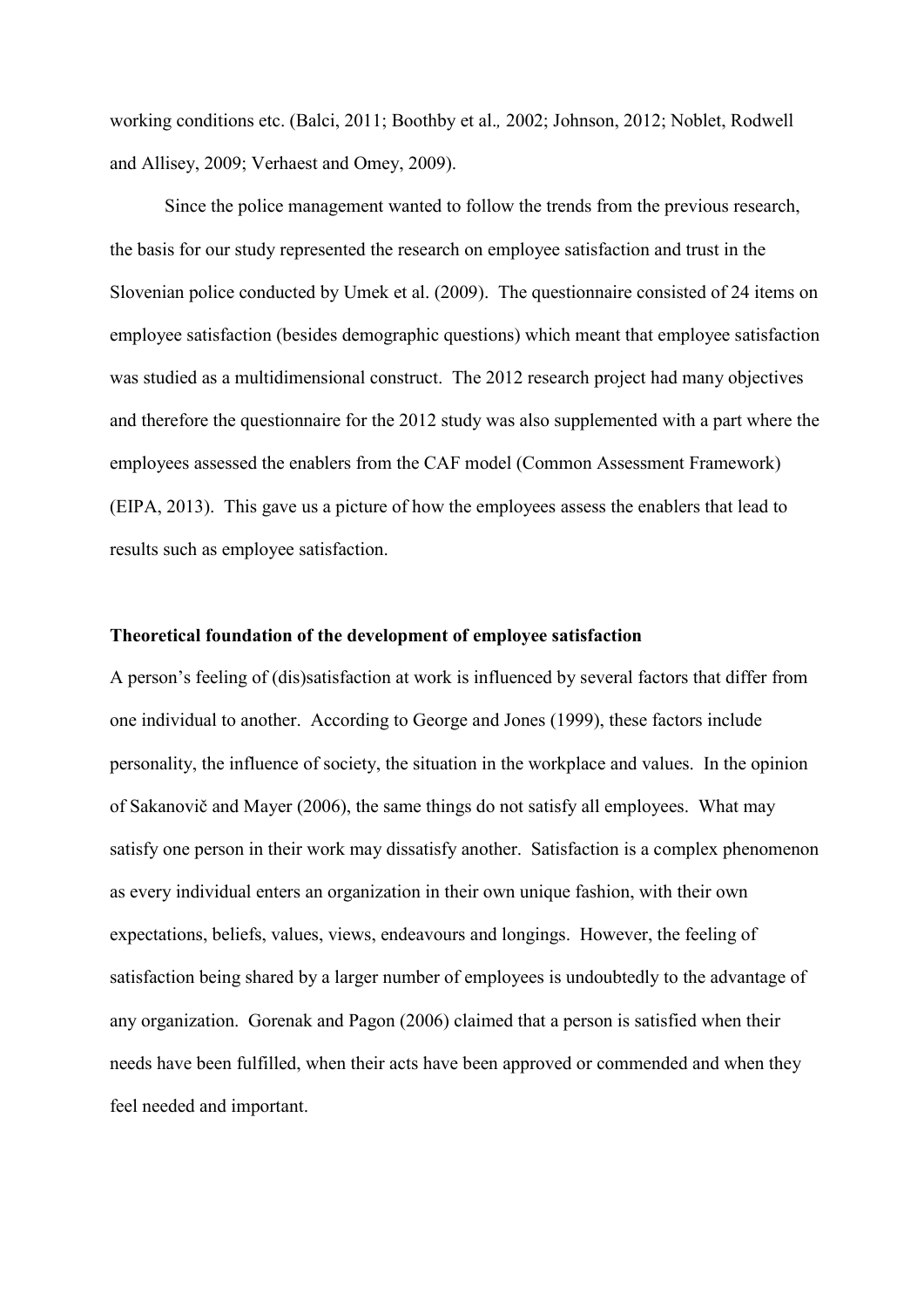According to Možina (1998), employees are satisfied and contribute to the organization's effectiveness provided that the managers create an environment with which the employees can identify, which gives them a feeling of worthiness, trust, equity, fairness and compassion and also an environment which respects their values and recognizes their merits. Employee dissatisfaction is commonly associated with salaries, a lack of information, the reward system and insufficient commendations from the superiors (SiOK, 2001–2008) and is among the best predictors of turnover (Lee, 1988). When employees are not satisfied, they tend to look for satisfaction elsewhere – not necessarily with another employer but may look for other possible ways to escape or fill in time, e.g. not performing optimally, absenteeism, presenteeism, doing private business at work etc. Locke (1976) defined employee satisfaction as a positive emotional feeling, a result of one's evaluation of their job experience by comparing between what they expect from their job and what they actually get from it. The expectations are formed under the influence of different factors/antecedents, as described below.

#### **Antecedents of employee satisfaction: Empirical studies conducted in police settings**

As a consequence of the significance of the concept of employee satisfaction, it emerges that researchers, experts and managers are also interested in the main antecedents of employee satisfaction. Regardless of the delicate nature of the subject within police settings, there are some interesting studies where employee satisfaction has been discussed as a dependent variable. These studies have delved into the following antecedents of employee satisfaction.

The first group of studies investigated the influence of 'personal', i.e. (1) demographic factors (e.g. sex, age, education, race, length of service (tenure), years of work experience, etc.) and (2) psychological factors (e.g. personality characteristics, emotional intelligence, perception of the goal-setting process, etc.) on employee satisfaction (Abdulla, Djebarni and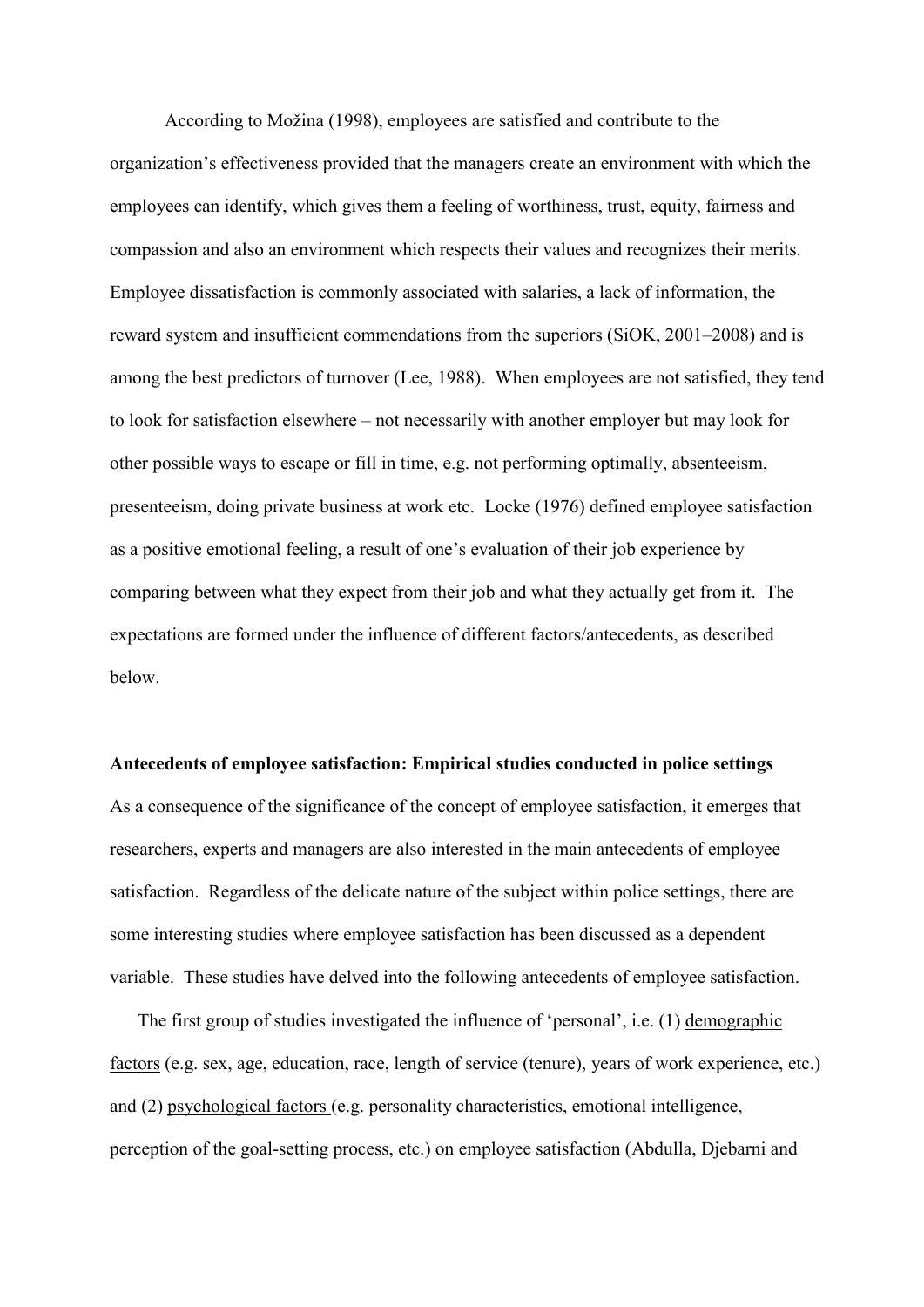Mellahi, 2011; Balci, 2011; Bipp and Kleingeld, 2011; Chiva and Alegre, 2008; Dantzker, 1992; Garland et al.*,* 2009; Kakar, 2002; Ortega, Brenner and Leather, 2007; Zhao, Thurman and He, 1999), where the results of the studies differ regarding the direction of the correlation (positive or negative) and the size of the correlation coefficient. For example, Balci (2011) found that there is an association between education level and employee satisfaction with promotion and co-workers, but the association was in a negative direction. Significant attention has been paid to the association between gender and employee satisfaction, although the results reported are inconsistent (e.g. Tait et al., 1989).

The second group dealt with the influence of 'external', i.e. (1) organizational factors (e.g. work-related factors (tasks and their significance, variety of work, autonomy etc.), the promotion and reward system, leadership, training, relationships, working conditions, administration, organizational commitment, organizational support, organizational learning) and (2) environmental factors (e.g. public image, frustration with the judicial system) on employee satisfaction (Abdulla et al.*,* 2011; Boke and Nalla, 2009; Carlan, 2007; Chiva and Alegre, 2008; Coman and Evans, 1988; Davey et al.*,* 2001; Dick, 2011; Griffin and McMahan, 1994; Hwang, 2008; Johnson, 2012; MacKain, Myers, Ostapiej and Newman, 2010; Meyer and Allen, 1991, Meyer and Herscovitch, 2001; Miller, Mire and Kim, 2009; Morris, Shinn and Dumont, 1999; Nalla, Rydberg and Meško, 2011). Abdulla et al. (2011) and Carlan (2007) found that environmental factors (in our study they are listed among the organizational factors; "salary and incentive" was the most powerful determinant of employee satisfaction) are the key determinants of employee satisfaction compared to demographic ones and that both intrinsic and extrinsic factors can be a source of employee satisfaction. MacKain et al. (2010) established that salary, perceived organizational support and relationships emerged as being important to overall satisfaction and that the (general) facet "management" (i.e. a clear definition of roles, supervision, appropriate levels of responsibility) did not predict overall job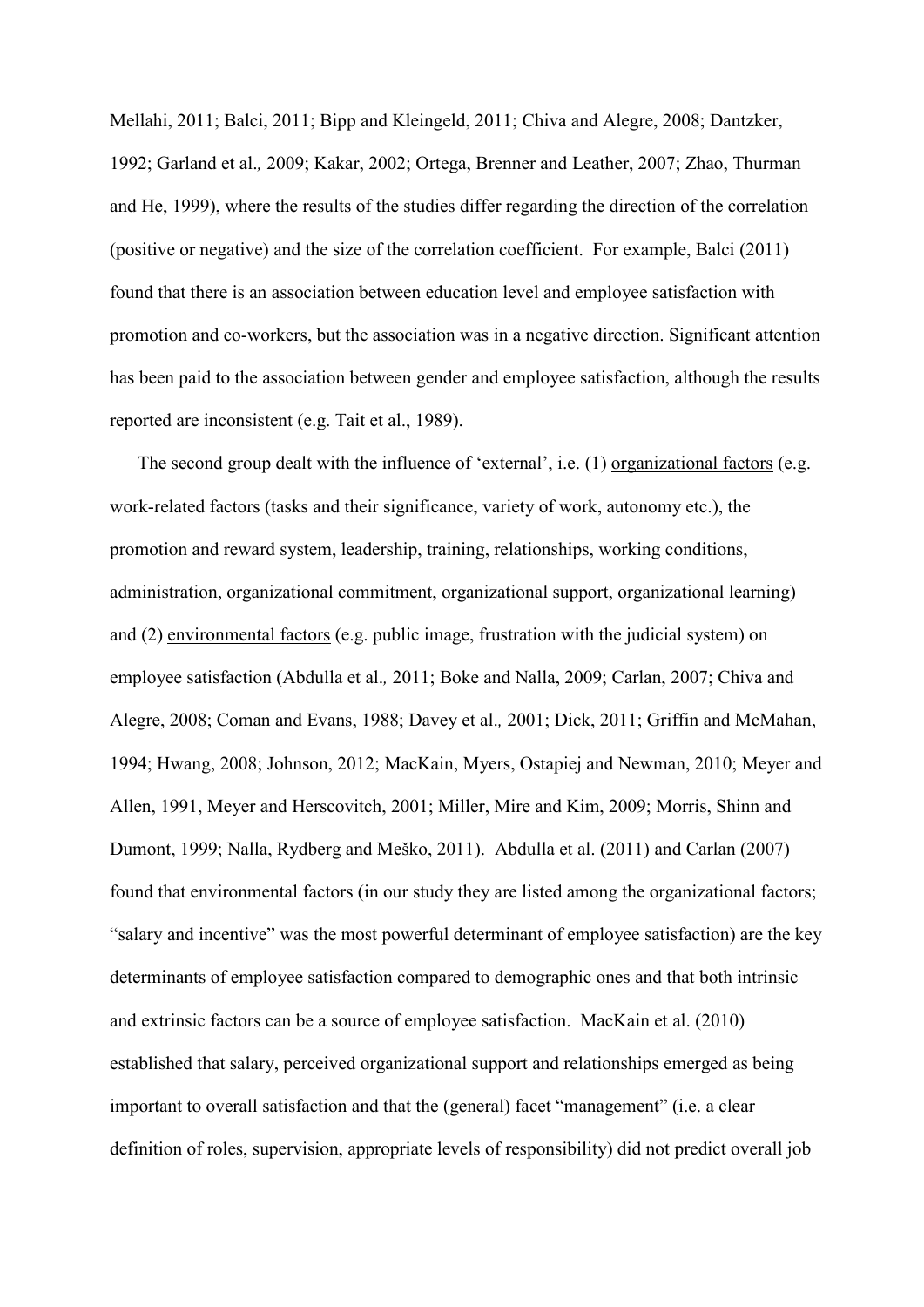satisfaction. On the basis of his research, Johnson (2012) points out that job task characteristics are the principal source of an officer's employee satisfaction (besides organizational environment characteristics with a weaker yet still important role).

Opposite to the studies above, where employee satisfaction has been discussed as a dependent variable, there are some studies that have discussed employee satisfaction as an independent variable, e.g. in those investigating the comprehension of stress among police officers (Gershon, Borocas, Canton, Li and Vlahov, 2009). As mentioned above, one can also find some other studies where the independent and dependent variables have been replaced, e.g. a study on how job stress affects employee satisfaction (Griffin et al., 1994). In the case of professions similar to the police service (e.g. correctional staff) the relationship between facets such as emotional exhaustion, depersonalization and a sense of reduced accomplishment at work and job satisfaction has been studied by Griffin et al. (2010).

## **Significance of the current study**

Despite a large number of studies of employee satisfaction in the private and public sectors, e.g. the health sector (Spence Laschinger, Finegan, and Shamian, 2001) or among correctional staff (Boothby and Clements, 2002; Garland et al.*,* 2009; Griffin et al.*,* 2010), there has been a paucity of studies in the area of employee satisfaction in the police (Davey, Obst and Sheenan, 2001). The relationship between work environment and employee satisfaction has been studied extensively in Western developed economies for decades, although relatively few studies have focused on the determinants of employee satisfaction among the police (Nalla et al. 2011). In the opinion of Nalla et al. (2011), studies that extend beyond the relationship between demographic characteristics and employee satisfaction are even harder to find (for example Boke and Nalla, 2009, Zhao et al. 1999). Any new research among police employees therefore brings important new insights into the personal, organizational and environmental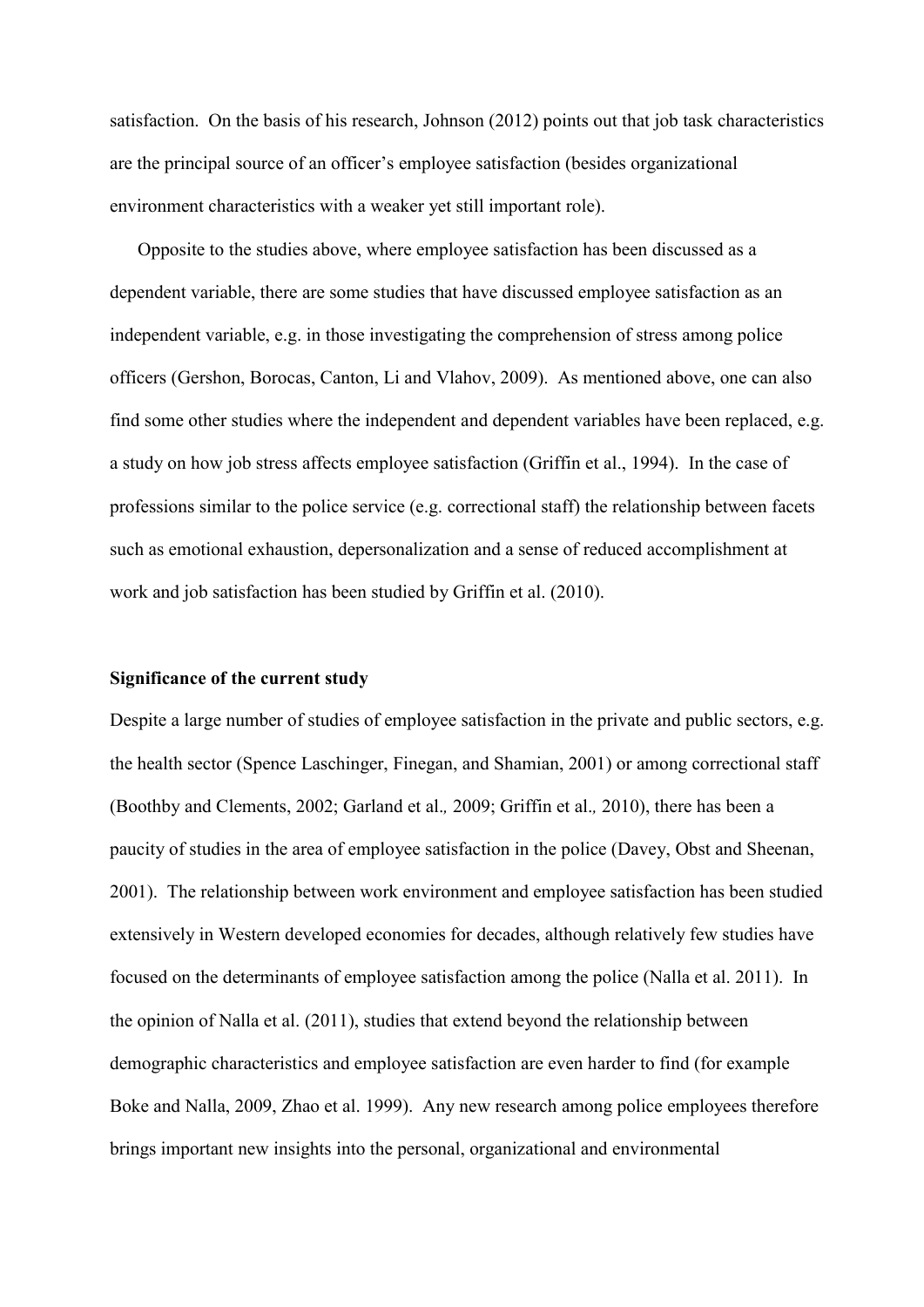circumstances influencing their satisfaction and therefore has a direct or indirect impact on employees themselves and their environment (stakeholders).

Although job (employee) satisfaction has been the subject of more studies than other variables in organizations (Spector, 1997), the results of studies reveal variances across cultures (Diener, Oishi and Lucas, 2003; Spector, 2008; Vecernik, 2003). The study results obtained in Western developed countries cannot be directly compared and applied to countries in transition such as Slovenia. Nevertheless, such studies are important for scholars and practitioners in Central and Eastern European countries that share a different cultural context than other European Union countries or even in other parts of the world (Vecernik, 2003). The study presented in this paper offers important insights into the situation facing the Slovenian police service and can serve as a basis for further academic studies as well as for many operational and strategic measures that should be applied in practice.

In order to understand the background of the 2012 study and the reasoning behind the selected variables, we should mention the previous studies of the Slovenian police service that have been carried out. In 1993, 2002 and 2009 the Ministry of the Interior or the Police ordered different studies (by different researchers) on employee satisfaction in the Slovenian Police. Only some of them were suitable for comparison. The last comprehensive study had been conducted in spring 2009 (Umek, Meško, Areh and Šifrer, 2009). The survey included 1,649 questionnaires sent to police officers and the response rate was 60 percent. Of 24 available items of dissatisfaction, the most frequently selected were the reward system, the functioning of the police trade union and the promotion system. Demographic differences have also been investigated – among police directorates, in terms of gender, age, length of service, type of work tasks, type of job etc.

In autumn 2011 the management of the Ministry of the Interior decided to introduce a systematic employee satisfaction measurement at various hierarchical levels and in all police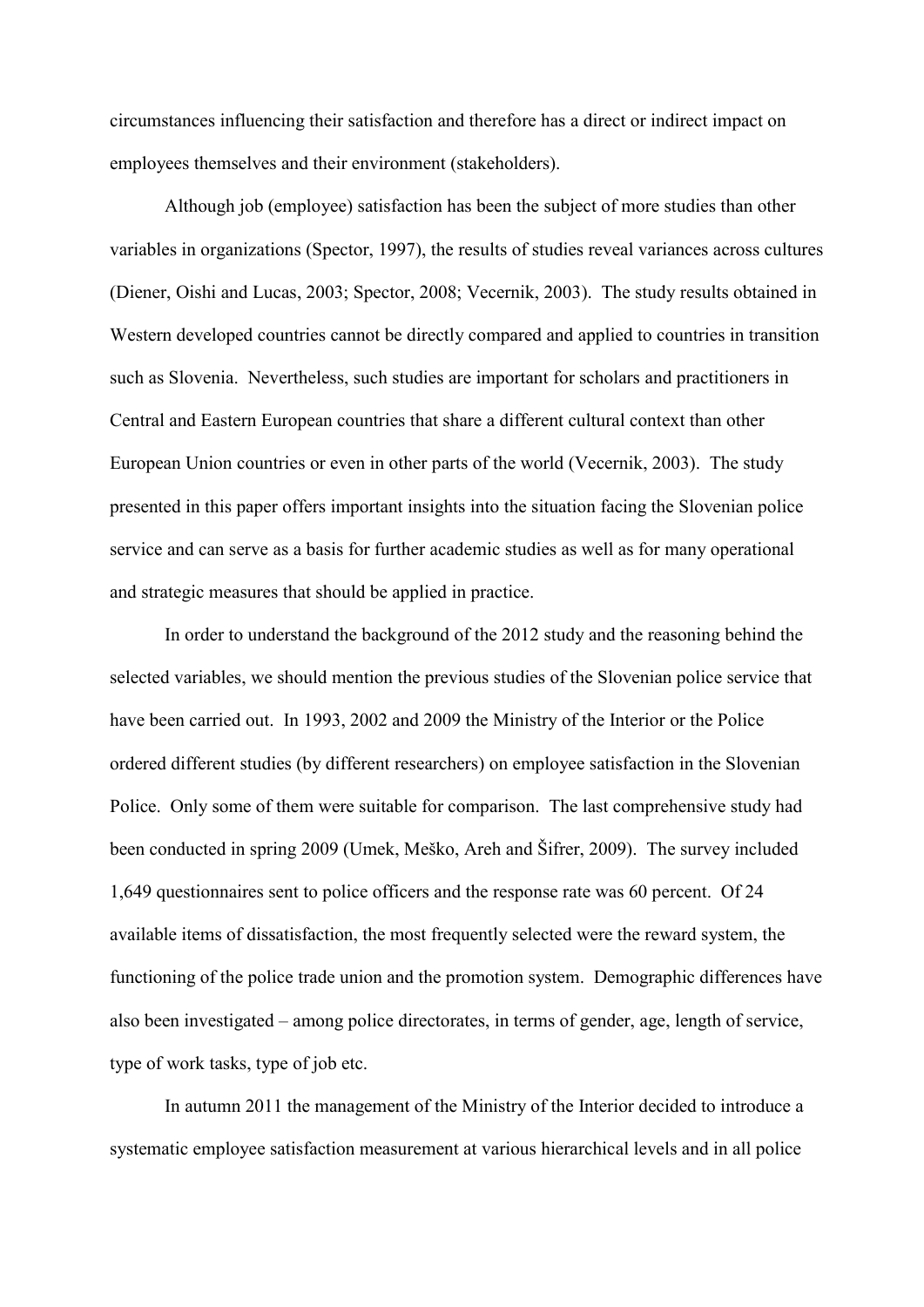directorates. Consequently, a survey questionnaire had to be designed and the surveying method determined so the survey could be used in several consecutive periods in the same way. It was decided by the researchers and the police management that the 2012 employee satisfaction survey would use the same questionnaire as the one in 2009. Following an analysis of the results the management of the police should define the indicators, responsible persons, deadlines and resources for the improvement measures that have been proposed based on the analyses. The approaches to increasing employee satisfaction and its measurement should be long-term and repeated on a regular basis.

The purpose of the study conducted in March 2012 was to assess employee satisfaction in the Slovenian police and to establish whether it is one- or multi-dimensional as well as to establish different factors which influence the satisfaction. The research questions were designed with that purpose in mind. The first research question is whether employee satisfaction in the police is one- or multi-dimensional, i.e. whether there are many facets of employee satisfaction. The second research question concerns how the overall employee satisfaction and the specific facets are influenced by demographic factors, job-related factors and organizational-support-related factors.

#### **Method**

#### *Participants*

The online survey "Study of employee satisfaction and trust in the Slovenian Police" was carried out in the period from 27 February to 23 March 2012. The authors of the study as well as the police management and trade unions invited all employees in the Police to fill out the questionnaire. They sent an e-mail briefly presenting the study and including a link to the online questionnaire. An instruction page explaining the purpose of the study and ensuring confidentiality preceded each survey when participants clicked on the link. Two reminder e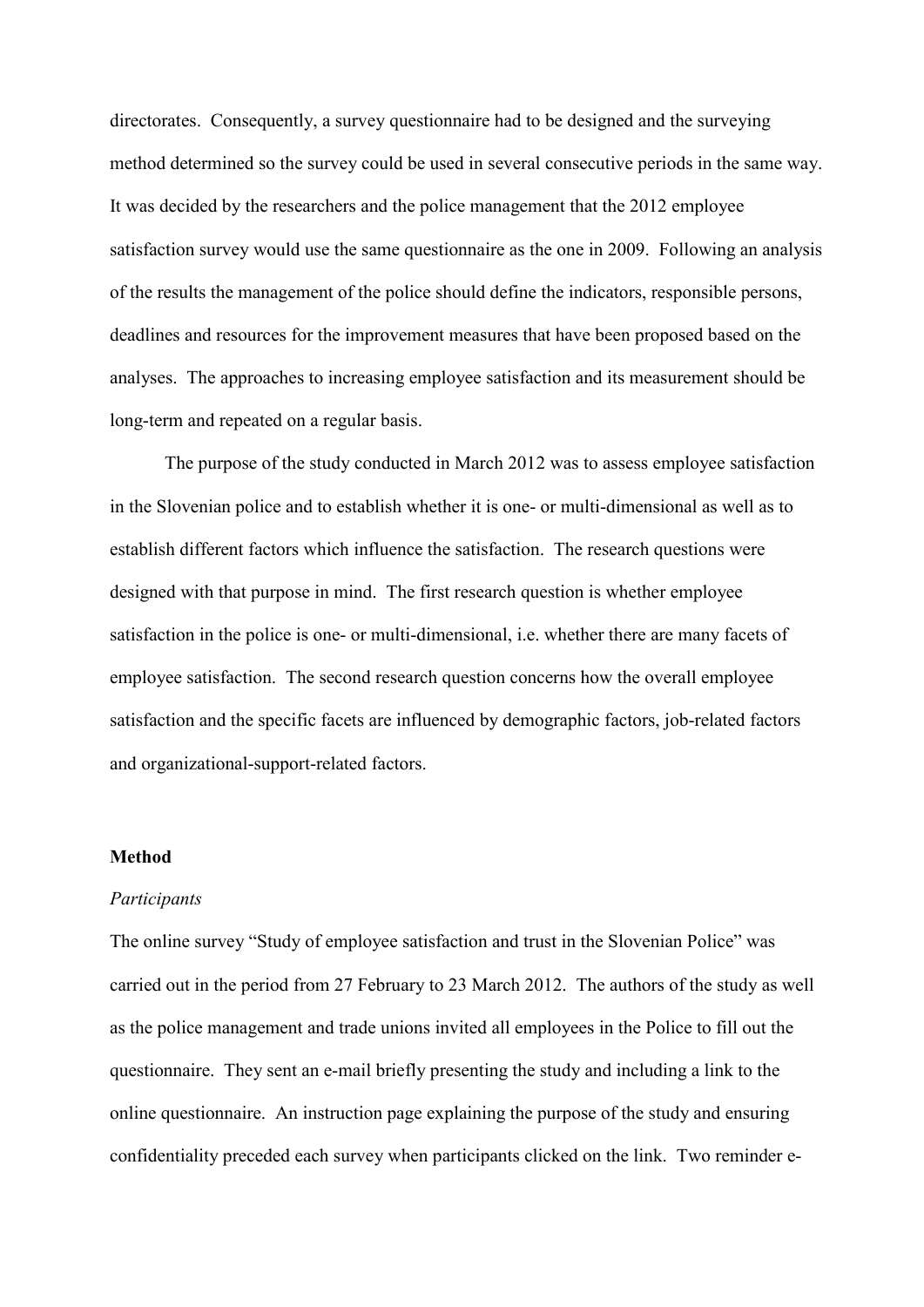mails were sent out to the employees. As at 31 December 2011 the Slovenian Police employed 8,808 staff (all of whom were invited) out of which 1,848 (21.0 percent) took part in the survey (Table 3). The share of males participating in the survey was 80.7 percent. Secondary school or a lower educational level had been completed by 44.8 percent of the participants, while 48.5 percent of them had a college, higher education or university education. The mean length of service in the police was 17.2 years. The majority of the participants held no leadership position (police officer – 53.5 percent), 42.9 percent of the participants worked in the field and 51.7 percent in the office.

#### *Procedure*

The questionnaire on employee satisfaction formed part of the broader "Study of employee satisfaction and trust in the Slovenian Police". The collection of 24 items has been used to measure employee satisfaction (Table 1). The collection was based on the "Questionnaire on employee satisfaction in the Police" which has already been used for studying satisfaction in the Slovenian Police (Umek et al.*,* 2009).

To simplify the analysis and add to its transparency the items of employee satisfaction were defined relatively broadly (including the highest possible number of items). The respondents had to rate the degree to which they were satisfied with specific elements of their job on a five-point scale, ranging from "extremely dissatisfied" (1) to "extremely satisfied" (5).

Besides the questions on employee satisfaction, the questionnaire included issues underpinning the definition of the following independent variables:

- demographic questions (gender; education: secondary school and less, college, higher education and university, post-graduate; length of service in the police: years);
- job-related questions (job location: in the field, in the office; job position: police officer, senior police officer, leader of an organizational unit); and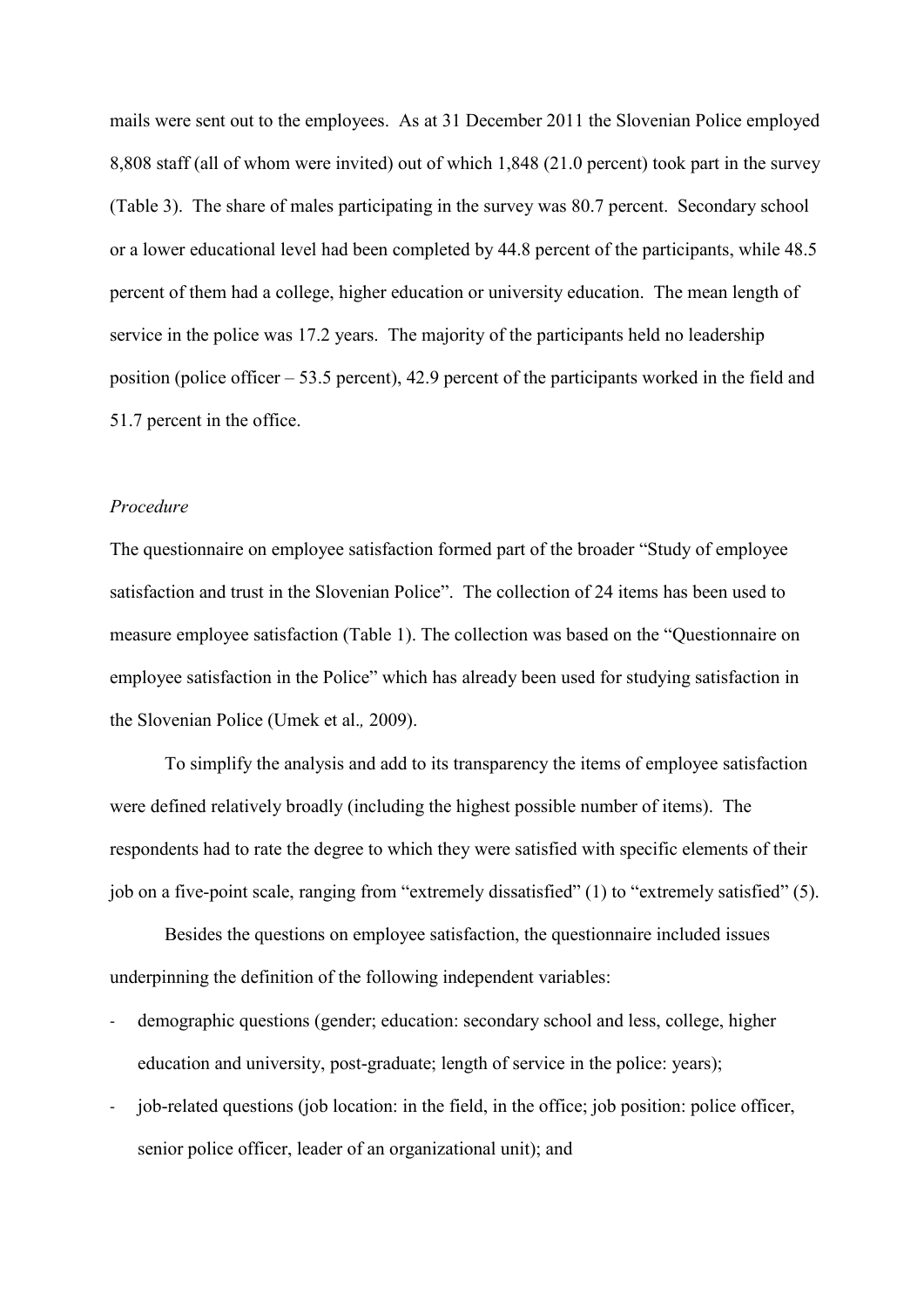- organizational support-related questions (support and protection of employees by the employer, trust in one's immediate superior)

The data were analysed using SPSS 19.0. An independent t-test was used to test the differences between the two sub-groups. A one-way ANOVA (F) test was used for the difference between three or more sub-groups. Pearson's Correlation test (r) was employed to measure the correlation between two continuous variables. Factor analysis was used to formulate facets of satisfaction. To explore the factor structure, principle components analysis with varimax rotation was undertaken. Based on the results of the factor analysis, the facets of satisfaction were designed and used as the dependent variables in our analysis.

#### *Independent variables*

The following three groups of factors supposedly influence individual facets of employee satisfaction: demographic, job-related and organizational-support-related. Of all demographic variables commonly used in the study of the influence on employee satisfaction, the following three were selected: gender, education and length of service in the police (e.g. Abdulla et al.*,* 2011; Garland et al., 2009; Johnson, 2012).

Two variables were used in the measurement of job-related characteristics of the work environment: job location (in the field, in the office) and job position in the police hierarchy (police officer, senior police officer, leader of an organizational unit). Of all variables associated with organizational support the analysis included the following (Umek et al., 2009):

an assessment of the support and protection offered to the respondent in the event of exposure due to their legitimate and professional work (complaints, civil actions, media pressure). Responses were made on a five-point Likert single-item scale from (1) "The police would not support me." to (5) "The police would always support me."; and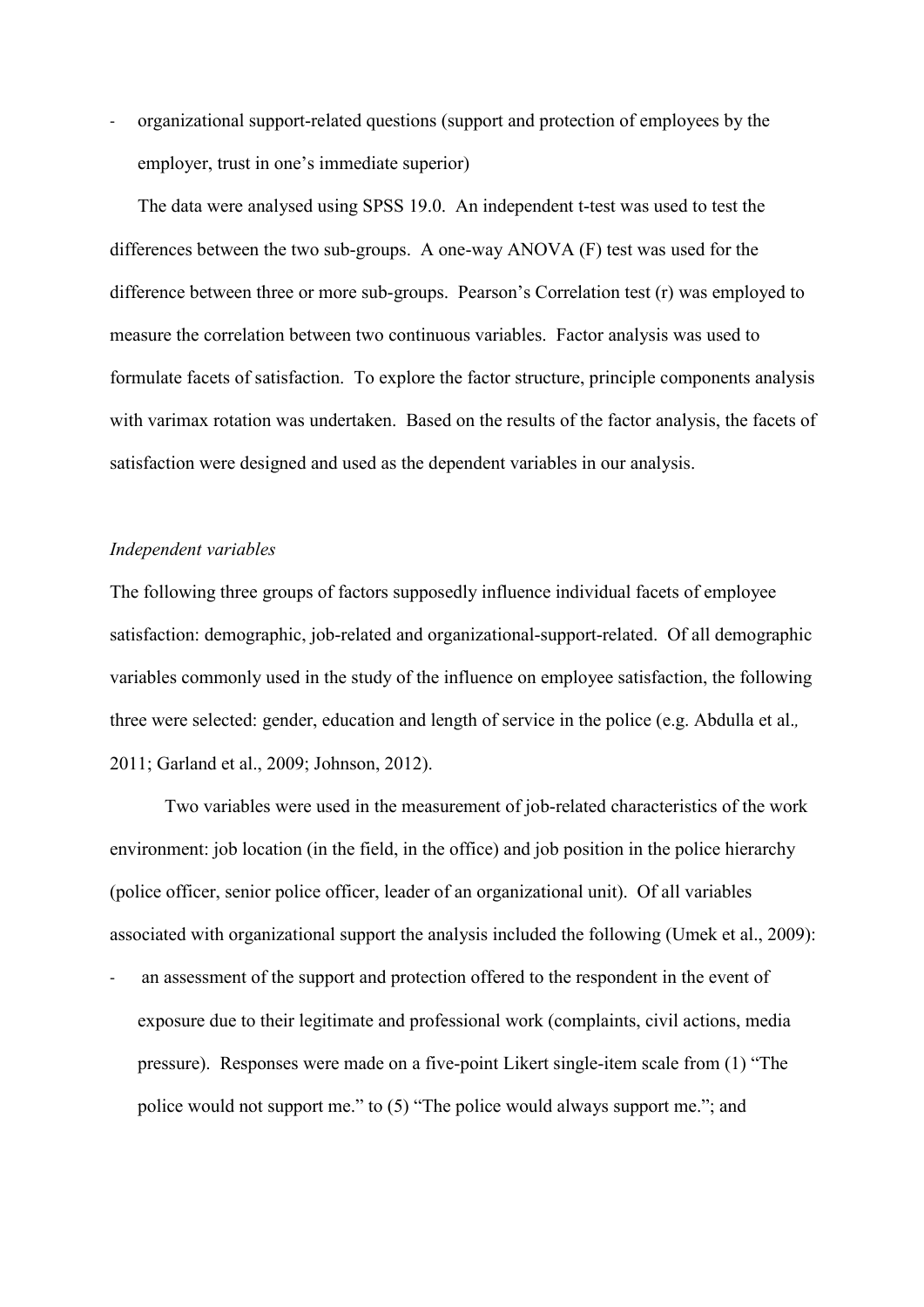an assessment of the level of trust in the immediate superior. We used five point Likert single-item scale from (1) "I do not trust." to (5) "I trust completely".

## **Results**

Employees of the Slovenian Police are most dissatisfied with the reward and promotion systems as well as the payment of normal working hours and overtime (Table 1): Police employees are most satisfied with the place of work, belonging to the staff and the working time.

## **(Table 1)**

Based on the answers to these questions a limited number of factors was defined using factor analyses that represent individual facets of employee satisfaction. The reliability of the entire scale using the Cronbach alpha reliability test showed a high level of internal consistency with a coefficient of 0.91.

The factor analysis revealed a three-factor structure accounting for 47.1% of the variance. In the continuation of the analysis the following three factors represent groups of facets of employee satisfaction: (1) relationships and leadership; (2) salary and security; and (3) tasks and working conditions. The level of reliability of the measurement instrument was tested for each of them. The Cronbach alpha reliability test showed high internal consistency with coefficients of 0.77 to 0.87 (Table 2). Based on the above factors, arithmetic means were calculated by individual group with higher values meaning a higher level of employee satisfaction.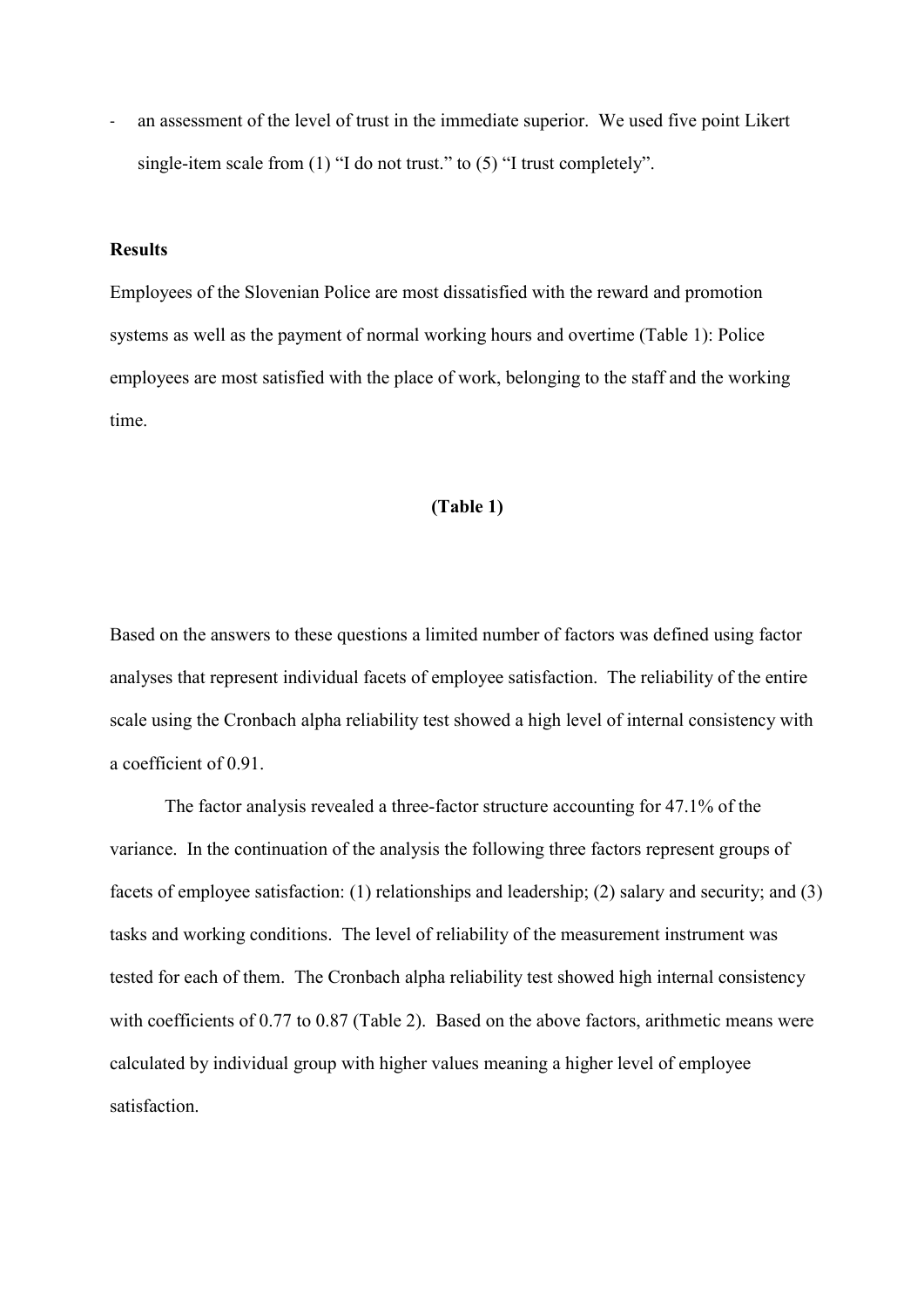#### **(Table 2)**

The satisfaction facet "salary and security" was assessed the lowest which is probably a consequence of the changes in the payroll system after 2008 and the resulting dissatisfaction of police employees with the reward and promotion systems. There were no substantial differences between the two other facets in terms of the assessment.

In the next phase of the study the intensity of the influence of the selected factors (demographic, job-related, organizational support-related) on three facets of employee satisfaction was analysed (Table 3).

### **(Table 3)**

Men and women are equally satisfied with "relationships and leadership" (the first facet of satisfaction) as well as "salary and security" (the second facet of satisfaction). Statistically significant differences were observed in the satisfaction with "tasks and working conditions"  $(t=4.8, p<0.001)$  (the third facet), where women expressed higher satisfaction than men. In the groups formed based on education, statistically significant differences were identified in all three facets of satisfaction  $(F=11.4, p<0.001; F=15.3, p<0.001; F=11.4, p<0.001)$ . The least satisfied were employees with a secondary school education, whereas there were no significant differences between the two other groups. Employee satisfaction increases with the length of service in the police. The length of service was most strongly associated with satisfaction with the tasks and working conditions  $(r=0.21, p<0.001)$ .

The verification of the influence of job-related factors reveals statistically significant differences in all three areas in terms of the place the respondents occupy on the hierarchical ladder of the police (F=66.1, p<0.001; F=28.0, p<0.001; F=17.2, p<0.001). Satisfaction with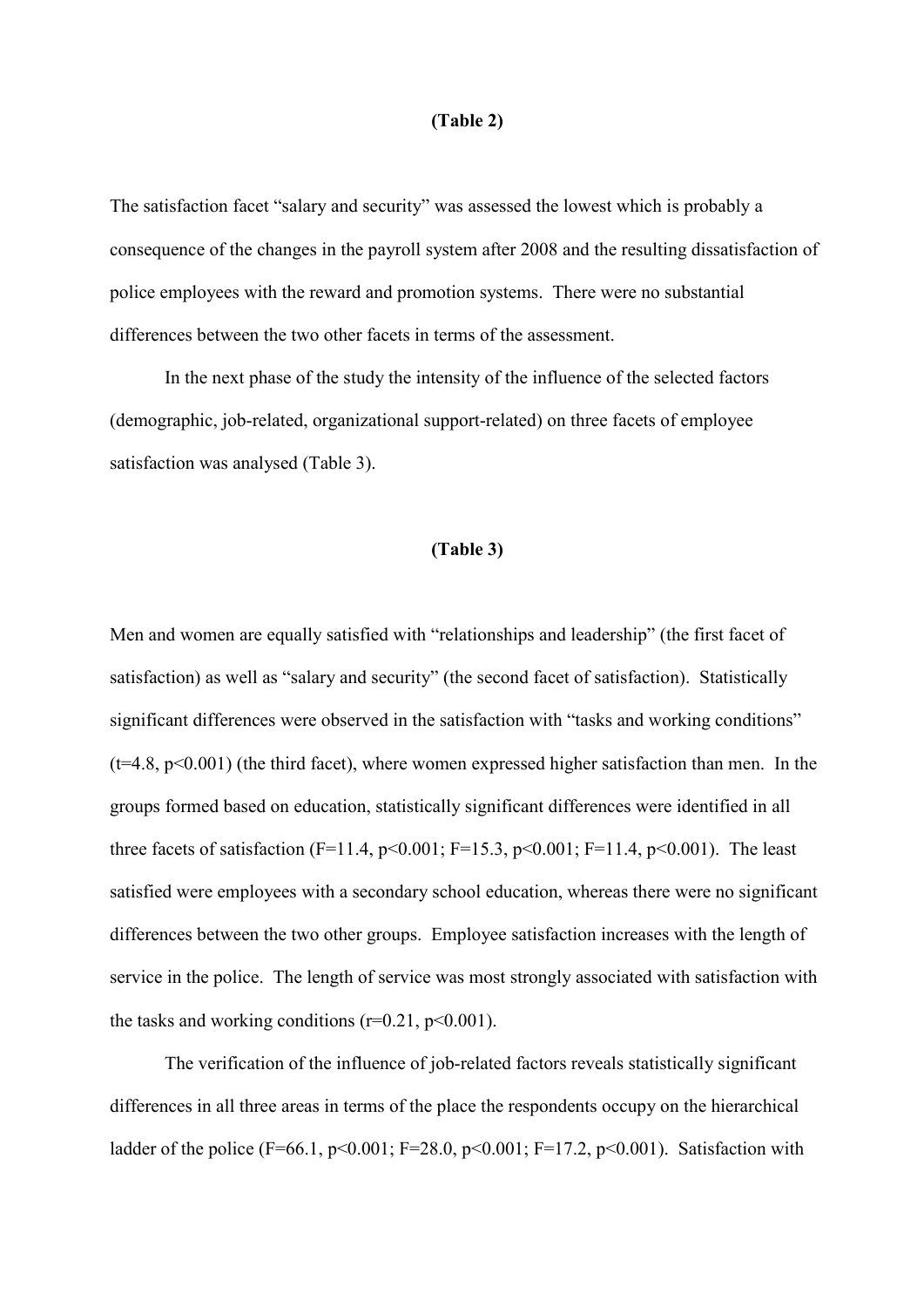all three facets was highest among employees with the highest managerial positions. Even in those groups that were formed based on the main job location statistically significant differences occurred in all areas (t=-9.6, p<0.001; t=-8.2 p<0.001; t=-9.3, p<0.001). Those employees who perform the bulk of their work in the field are much less satisfied than those who mainly work in the office.

The influence of the factors related to organizational support was studied with two variables: (1) direct support and protection by the police in the event a police officer is exposed during their legitimate and professional work (complaints, civil action, media pressure); and (2) the level of trust in one's immediate superior. The level of support and protection most influences the respondents' satisfaction with salary and security relationships  $(r=0.50,$ p<0.001), whereas the influence of the level of trust in one's immediate superior is most important in the area of relationships and leadership ( $r=0.67$ ,  $p<0.001$ ). The influence of both factors on total satisfaction is equally intensive  $(r=0.52, p<0.001)$ .

The ordinary least squares (OLS) multiple regression model was applied to test the intensity of the influence of individual factors on the three facets of employee satisfaction (Table 4). A preliminary analysis of the correlation of the variables showed that by far the strongest influence was that of the organizational-support-related factors (Table 3). Therefore, only two models were designed. The first model only includes variables associated with demographic characteristics of the respondent (gender, education, length of service in the police) and characteristics of the job (job location: in the field, in the office; job position: police officer, senior police officer, leader of an organizational unit). The second model includes all variables (demographic, job-related and organizational-support-related). For all eight OLS regression equations, multicollinearity was not a problem. For all eight equations, the highest variation inflation factor (VIF) value was 2.10 and the lowest tolerance statistic value was 0.49.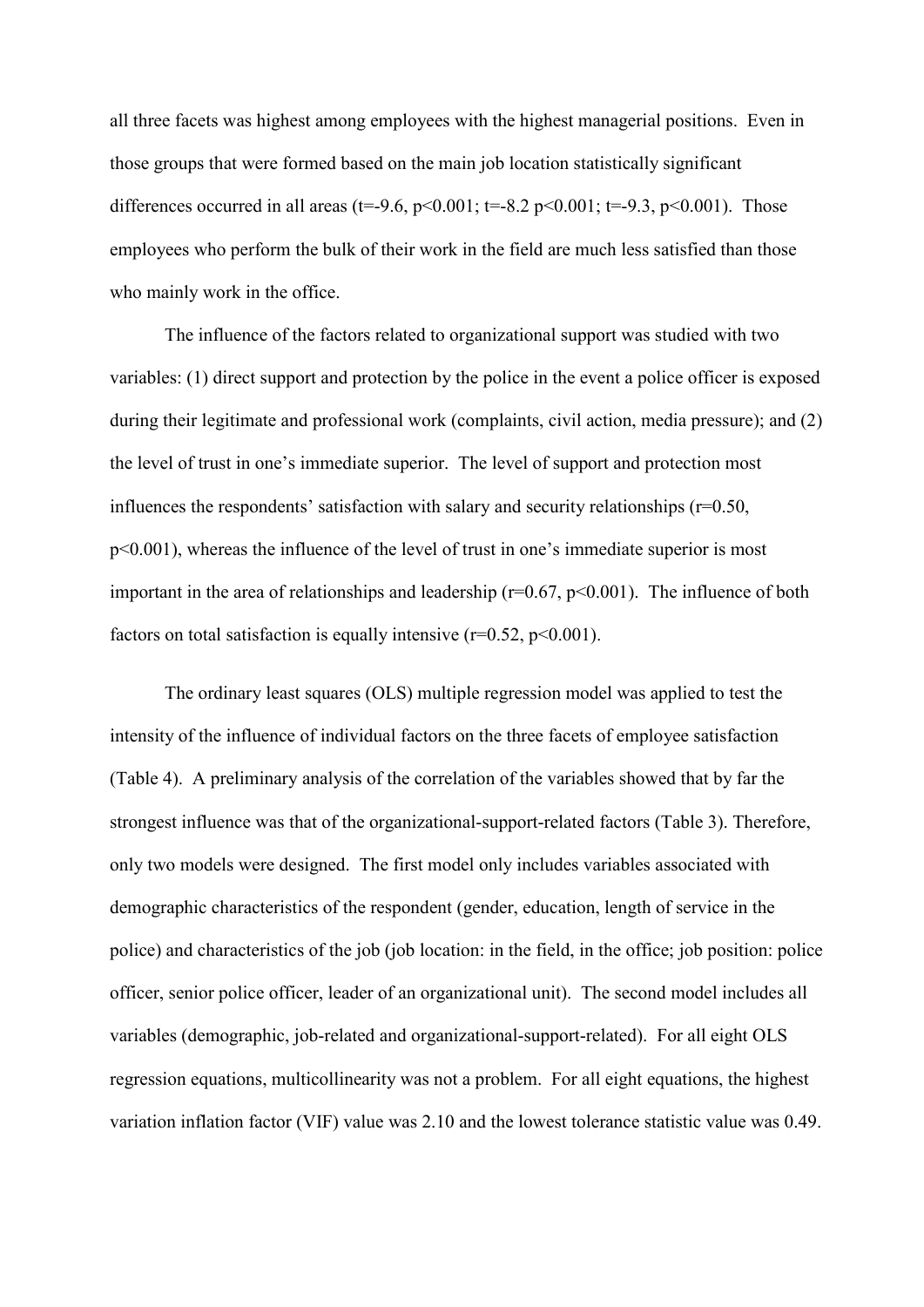VIF values greater than 2.50 and tolerance values less than 0.25 indicate that multicollinearity may be a problem (Katz, 2011).

## **(Table 4)**

#### *Model I*

The first model, which only included demographic factors and job-related factors, explains a relatively small part of variability ( $r^2$  from 0.06 to 0.10; p<0.001). Of all demographic variables, total satisfaction is influenced by gender (women are more satisfied than men), length of service in the police (older employees are more satisfied than younger ones), job location (those working in the office are more satisfied than those working in the field) and job position (leaders are more satisfied than non-leaders/implementers). The influence of education is not statistically significant.

In individual facets, the biggest share of the variability of satisfaction is explained in "relationships and leadership" which is statistically significantly influenced by all investigated factors ( $r^2$ =0.10, p<0.001). In demographic variables, the strongest influence is observed in length of service in the police (positive) and education level (negative). A stronger influence on employee satisfaction with relationships and leadership is exerted by the job-related factors, especially job position (police officer, senior police officer, leader of an organizational unit). Length of service in the police and the gender of respondents influence most strongly the satisfaction with tasks and working conditions, whereas the influence of education and job position is not statistically significant.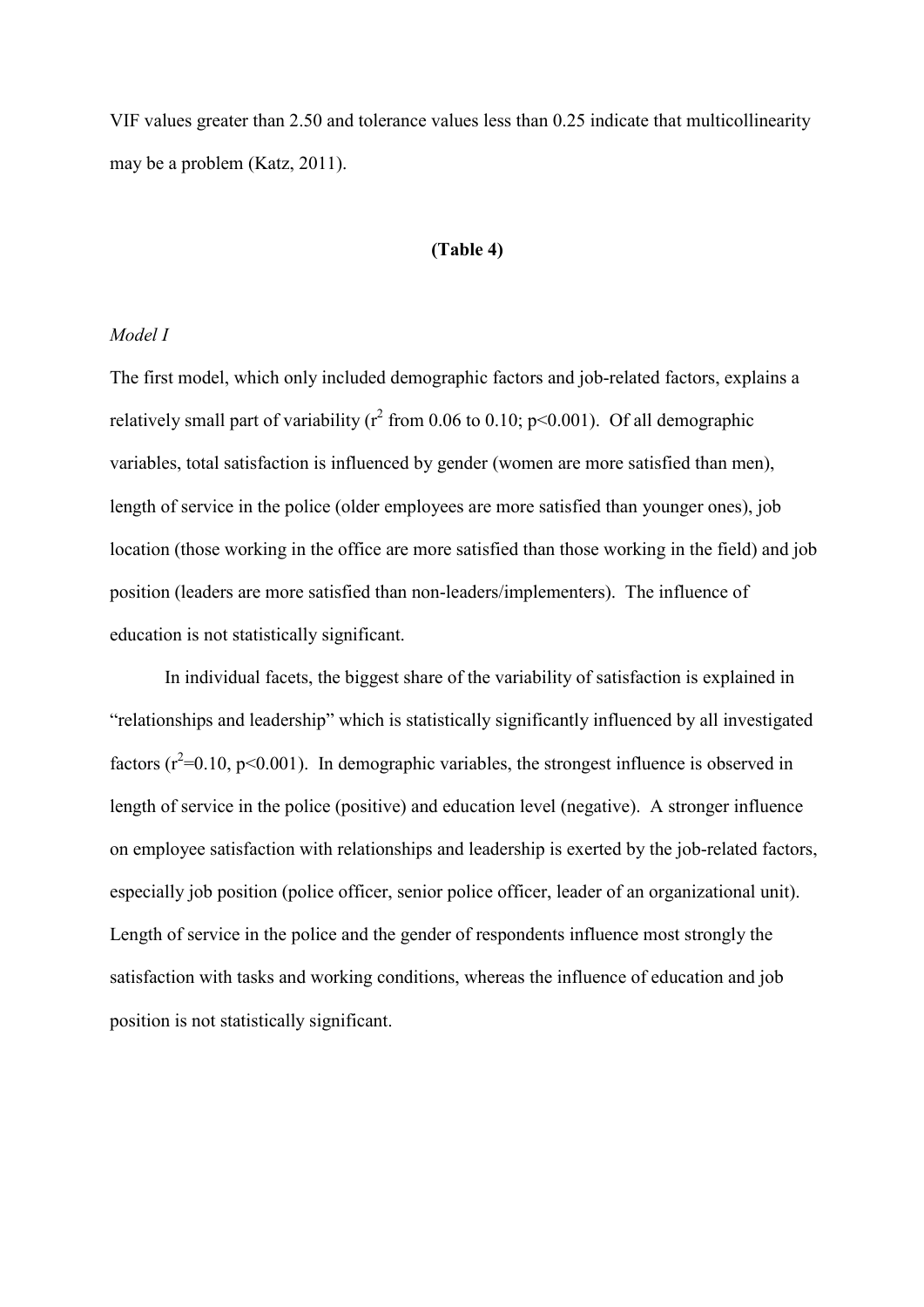#### *Model II*

The second model investigates the influence of all variables. The percentage of explained variability increases considerably (between 27.1 and 53.4 percent of variability). Compared to the first model, the influence of education and job position on the total satisfaction decreases considerably. The strongest predictors of total employee satisfaction are trust in one's immediate superior as well as organizational support and protection.

The highest share of variability is explained by satisfaction in the area of relationships and leadership ( $r^2$ =0.53, p<0.001). The strongest influence comes from trust in one's immediate superior. Support and protection by the police most strongly influence the respondents' satisfaction with salary and security, whereas in terms of tasks and working conditions a relatively strong influence of both organizational-support-related factors was observed, along with length of service and gender.

#### **Discussion and conclusion**

The findings reported above hold important practical and research implications. First, they support the theories where the construct of police employee satisfaction is multi-dimensional (the first research question). Similar findings have been established in other studies as well (Abdulla et al., 2011; Johnson, 2012). In our case the construct of employee satisfaction consists of three dimensions or facets that were defined based on the factor analysis (the first research question). The worst assessed facet was "Salary and security", whereas there were no significant differences in the assessments of the two other facets – "Relationships and leadership" and "Tasks and working conditions".

Second, when examining the direction and intensity of the influence of the three groups of factors (i.e., demographic, job-related, and organizational-support-related) on employee satisfaction (the second research question), we found that our findings support the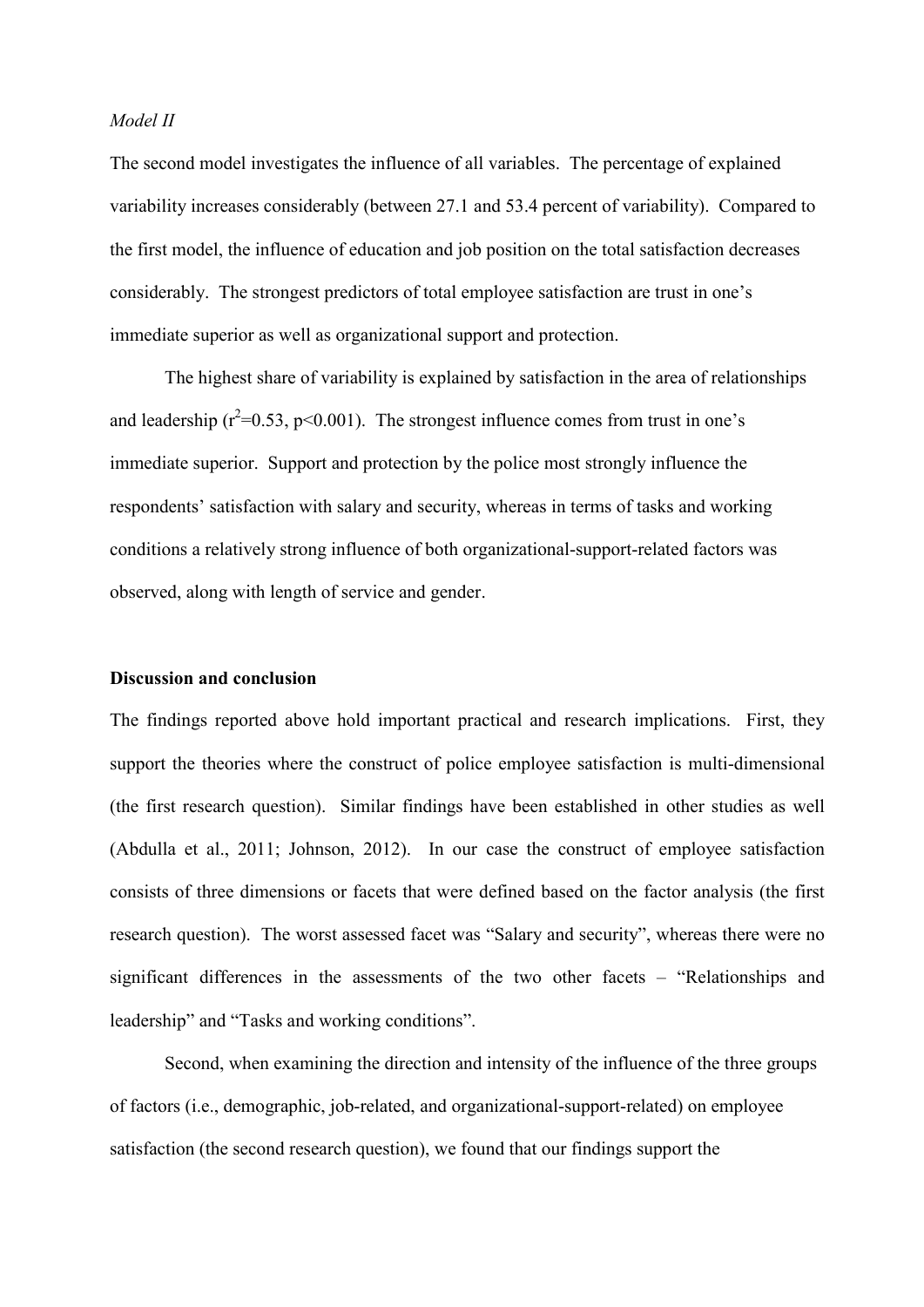theory/concepts of the development of employee satisfaction, and that they are similar to those of previous studies, yet they also differ. The study revealed the great importance of organizational-support-related characteristics (supervisor support and trust) in determining employee satisfaction. Organizational support and protection had a major influence on the "Salary and security" facet, while trust in one's immediate superior had a major influence on the "Relationship and leadership" facet. This corresponds to the findings of other studies examining this subject (Abdulla et al.*,* 2011; Davey et al.*,* 2001; Dick, 2011; Garland et al.*,* 2009; Johnson, 2012). In his study, Johnson (2012) discovered the important influence of jobrelated factors. The results of our study also show a statistically significant influence of these factors, although the influence of factors related to organizational support is much stronger. Job location influenced all of the facets of employee satisfaction, while job position most strongly influenced the employee satisfaction facet "Relationships and leadership".

In the group of demographic factors, only length of service in the police has a stronger influence on employee satisfaction. Length of service in the police is positively correlated with all facets of satisfaction, thus most strongly influencing the satisfaction with tasks and working conditions. The findings of some other studies are similar (Abdulla et al., 2011; Nalla et al., 2011). Conversely, Johnson (2012) established a negative influence of the length of service in the police on satisfaction. Our study shows that gender exerts a weak yet statistically significant influence on employee satisfaction.

The selected factors explain 44.3 percent of the variability of total satisfaction. The highest share of explained variability is seen in the facet "relationships and leadership"  $(r<sup>2</sup>=0.53)$ . We estimate that model II explains well all three facets of satisfaction as well as total satisfaction. The share of explained variability is similar to that in other studies in this area ( $r^2$ =0.25 – Johnson, 2012;  $r^2$ =0.22 – Noblet et al., 2009;  $r^2$ =0.47 – Abdulla et al., 2011;  $r^2 = 0.51 - \text{Nalla et al.}, 2011).$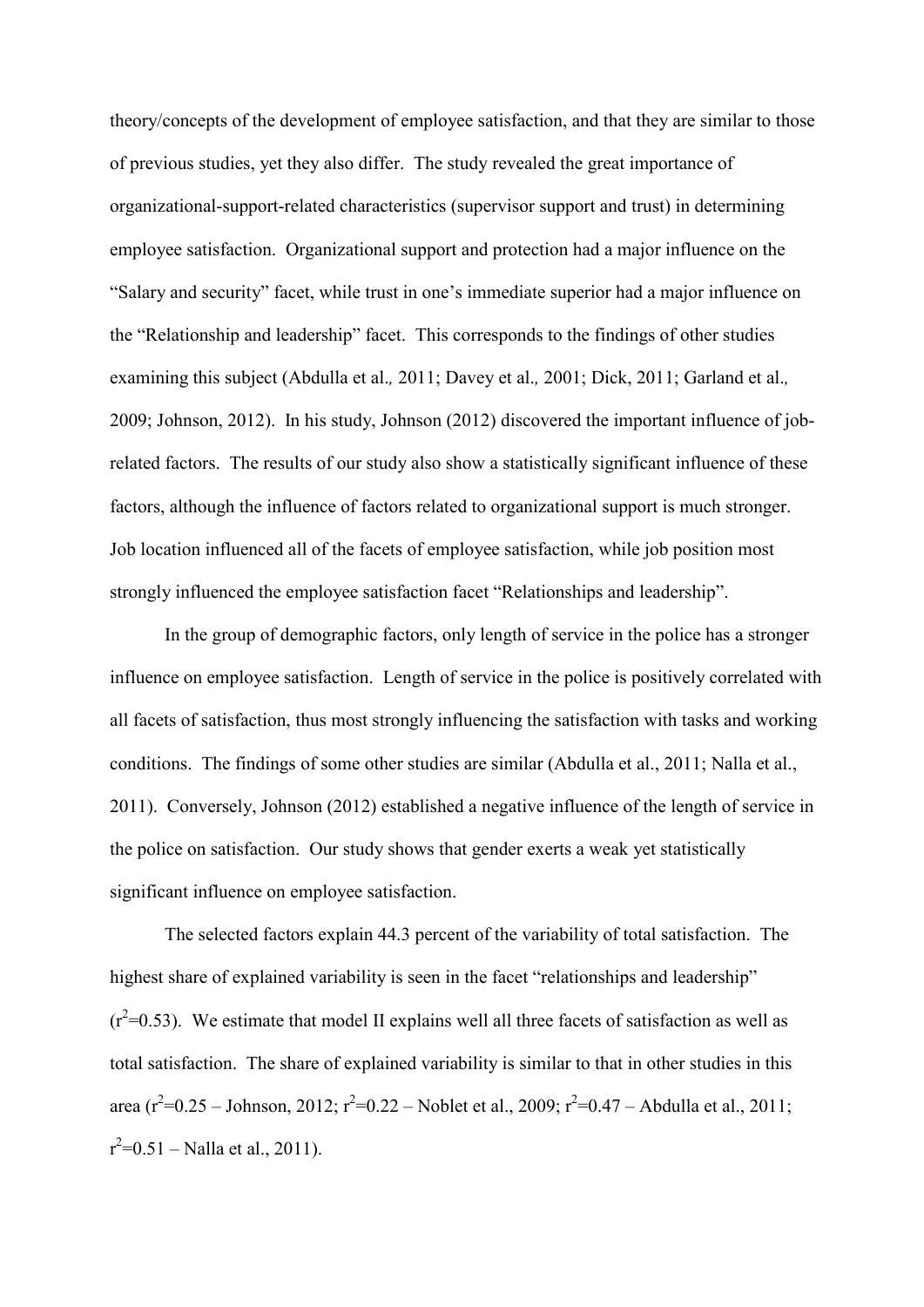Based on the findings presented above, both academics and practitioners should put more effort into looking for ways to improve organizational and environmental factors. The results of the current study imply that the theory should further develop in the direction of multi-dimensional studies of police employee satisfaction, i.e. by exploring new facets of employee satisfaction, examining the influence of new organizational and environmental factors (determinants) and structuring new models of employee satisfaction in connection with other constructs, such as organizational commitment, job stress, individual and organizational performance etc.

The police employees assessed their satisfaction the lowest in the area of salary and security. Contrary to the expectations, this facet is not statistically significantly influenced by education or job position (two variables associated with salary). The far strongest influence is that of the employees' feeling that the police management will support and protect them in case they are exposed while performing their legitimate and professional work. These findings are an important signal to the responsible persons in the police to focus on activities to increase cohesiveness within the police and constantly promote the feeling of belongingness to the police among all its members. Trust in one's immediate superior also has a strong influence, which means that in the future the police management will have to focus its attention on the selection and training of leaders so as to ensure good relationships among employees at different hierarchical levels and also on the same level. It is hence recommended to introduce joint trainings in areas such as teamwork, efficient communication and conflict management as well as common teambuilding events in order to enhance commitment and a feeling of security. The latter is also related to the functioning of the trade unions that, in these current times of crisis, are an important factor for ensuring the feeling of security among the employees.

The present study is subject to the following limitations. First, our results need to be interpreted with caution and understood in the framework of the situation that over the last few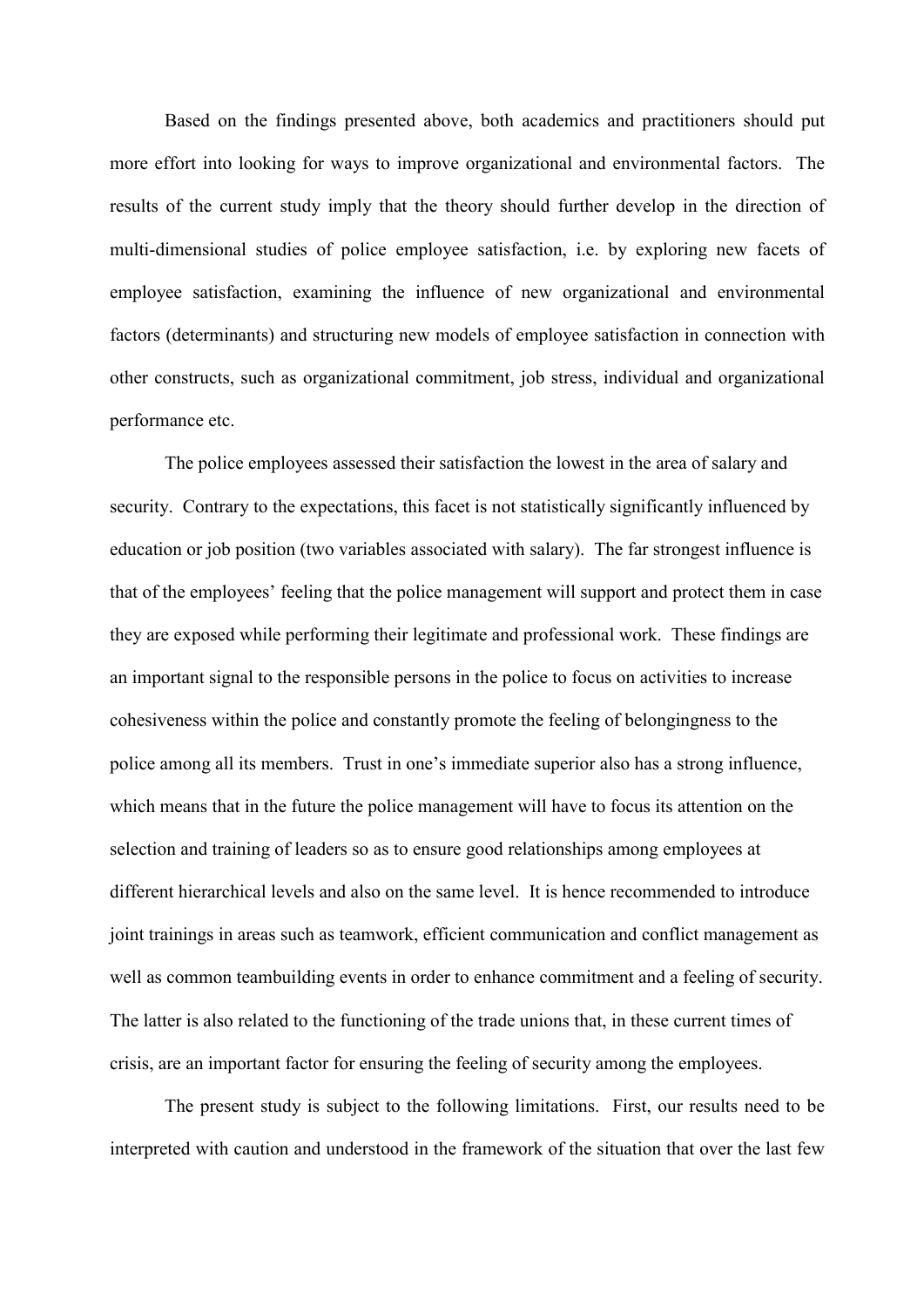years has strongly influenced the circumstances in the police service. The current economic situation in the country, especially in the public sector and in the police service, definitely impacts the results of the survey. The survey was conducted just before the announcement of savings measures in the Slovenian public sector and just before police service employees went on strike. The budget reductions of the last few years, caused by external factors, definitely have an impact on the results of the employee satisfaction survey. Second, the employee satisfaction survey was conducted on-line. We assume that for some employees this probably meant that anonymity could not be assured. The Ministry of Interior, the police management, as well as trade union representatives made an important effort to communicate and promote the survey among police service employees. Despite these limitations, our study provides important contributions at a practical and theoretical level. In future, it would be worthwhile conducting the surveys using the same questionnaire every two years in order to identify the differences and trends in the opinions of police service employees. In a two-year period it would already be possible to detect the results of improvement measures taken by the management – if they are not influenced by external factors.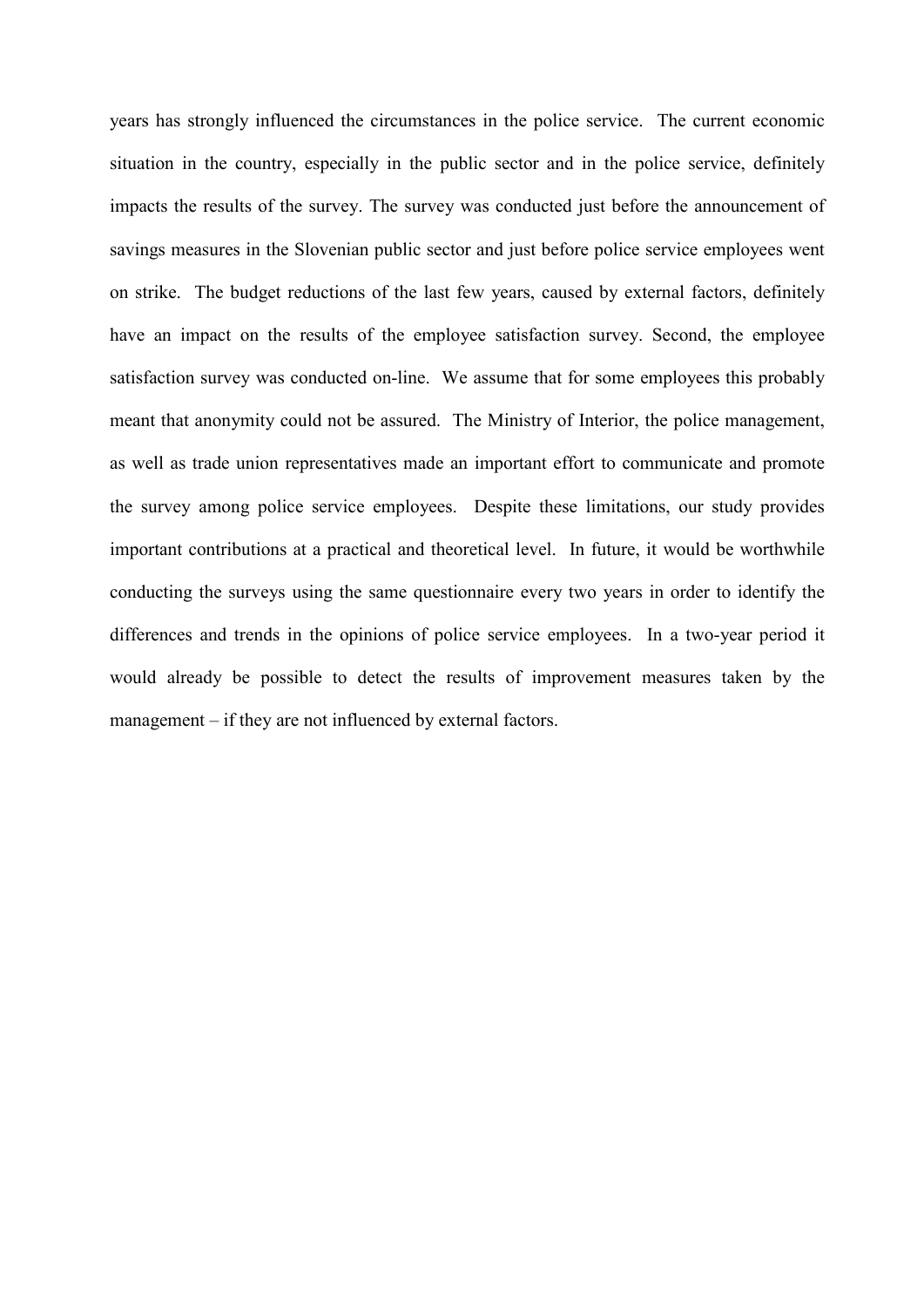#### **References**

- Abdulla, J., Djebarni, R. and Mellahi, K. (2011), "Determinants of job satisfaction in the UAE: A case study of the Dubai police", *Personnel Review,* Vol. 40 No. 2, pp. 126-146.
- Balci, F. (2011), "The effects of education on police officer job satisfaction: The case of Turkish National Police", *International Journal of Human Sciences,* Vol. 8 No. 2, pp. 265-285.
- Bipp, T. and Kleingeld, A. (2011), "Goal-setting in practice: The effects of personality and perceptions of the goal-setting process on job satisfaction and goal commitment", *Personnel Review,* Vol. 40 No. 3*,* pp. 306-323.
- Blum, L. (2000), *Force under pressure: How cops live and why they die*, Lantern, New York, NY.
- Boke, K. and Nalla, M.K. (2009), "Police organizational culture and job satisfaction: a comparison of law enforcement officers' perceptions in two Midwestern states in the U.S. ", *Journal of Criminal Justice and Security*, Vol. 11 No. 1, pp. 55-73.
- Boothby, J.L. and Clements, C.B. (2002), "Job satisfaction of correctional psychologists: Implications for recruitment and retention", *Professional Psychology: Research and Practice,* Vol. 33 No. 3*,* pp. 310-315.
- Brunetto, Y. and Farr-Wharton, R. (2003), "The commitment and satisfaction of lower-ranked police officers", *Policing: An International Journal of Police Strategies & Management*, Vol. 26 No. 1, pp. 43-63.
- Camp, S.D. and Lambert, E.G. (2006), "The influence of organizational incentives on absenteeism", *Criminal Justice Policy Review*, Vol. 17 No. 2, pp. 144-172.
- Carlan, P. (2007), "The search for job satisfaction: a survey of Alabama policing", *American Journal of Criminal Justice*, Vol. 32 Nos. 1-2, pp. 74-86.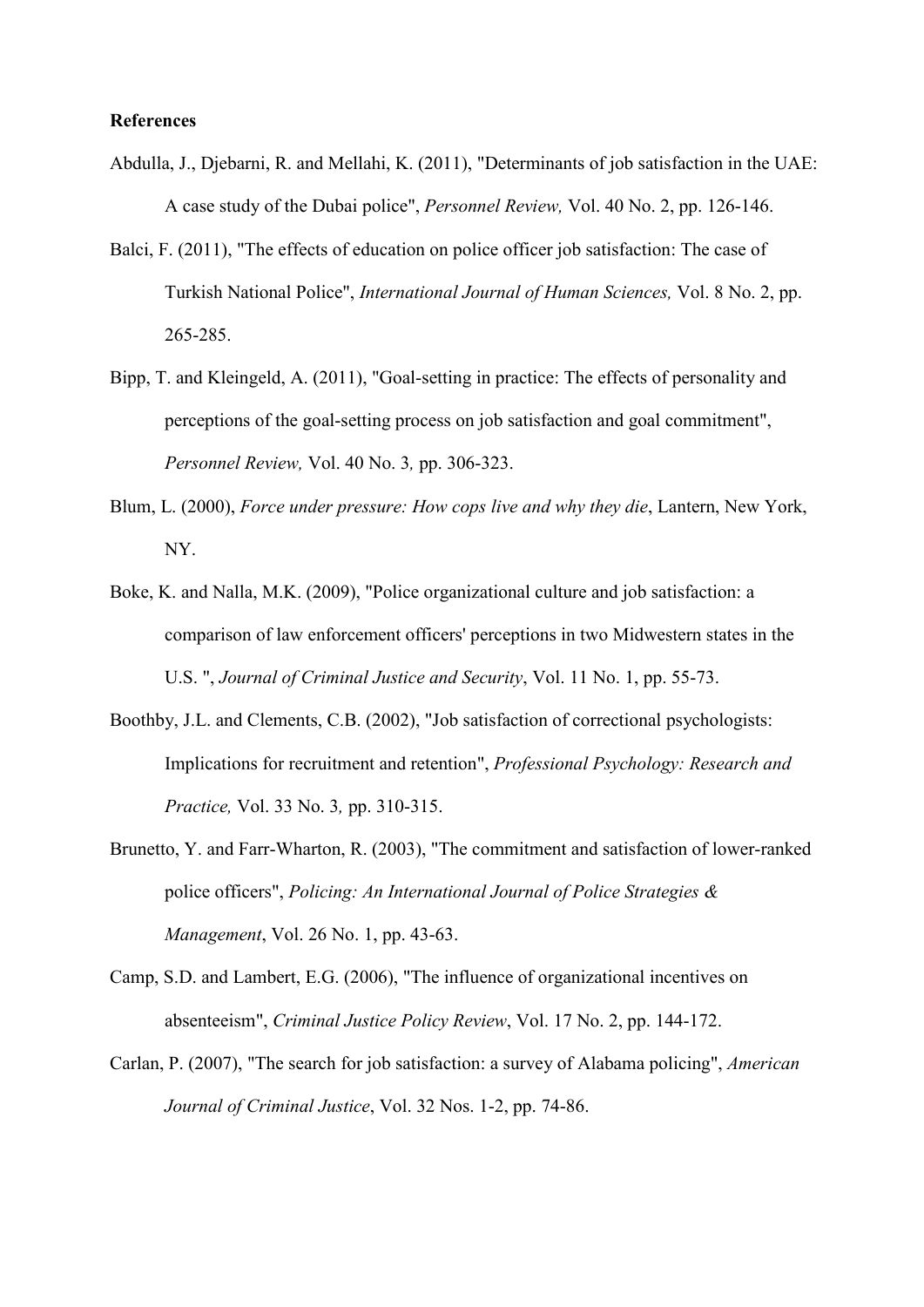- Chiva, R. and Alegre, J. (2008), "Emotional intelligence and job satisfaction: the role of organizational learning capability", *Personnel Review*, Vol. 37 No. 6, pp. 680-701.
- Coman, G. and Evans, B. (1988), "What police don't like about their job: Sources of dissatisfaction in police work", *Australian Police Journal,* Vol. 7, pp. 116-117.

Crank, J. (1998), *Understanding police culture*, Anderson, Cincinnati, OH.

- Crank, J. and Caldero, M. (1991), "Production of occupational stress in medium-sized police agencies: A survey of line officers in eight municipal departments", *Journal of Criminal Justice*, Vol. 19 No. 4, pp. 339-349.
- Dantzker, M.L. (1992), "An issue for policing: Educational level and job satisfaction: A research note", *American Journal of Police,* Vol. 12 No. 2*,* pp. 101-118.
- Davey, J.D., Obst, P.L. and Sheehan, M.C. (2001), "Demographic and workplace characteristics which add to the prediction of stress and job satisfaction within the police workplace", *Journal of Police and Criminal Psychology*, Vol. 16 No. 1, pp. 29- 39.
- Dick, G.P.M. (2011), "The influence of managerial and job variables on organizational commitment in the police", *Public administration*, Vol. 89 No. 2, pp. 557-576.
- Diener, E., Oishi, S. and Lucas, R.E. (2003), "Personality, culture, and subjective well-being: emotional and cognitive evaluations of life", *Annual Review of Psychology*, Vol. 54, pp. 403-428.
- EIPA (2013). "CAF 2013: Improving Public Organisations through Self-Assessment", available at: http://www.eipa.eu/en/pages/show/&tid=102 (accessed 4 May 2013).
- Garland, B.E. (2002), "Prison treatment staff burnout: Consequences, causes, and prevention", *Corrections Today*, Vol. 64 No. 7, pp. 116-121.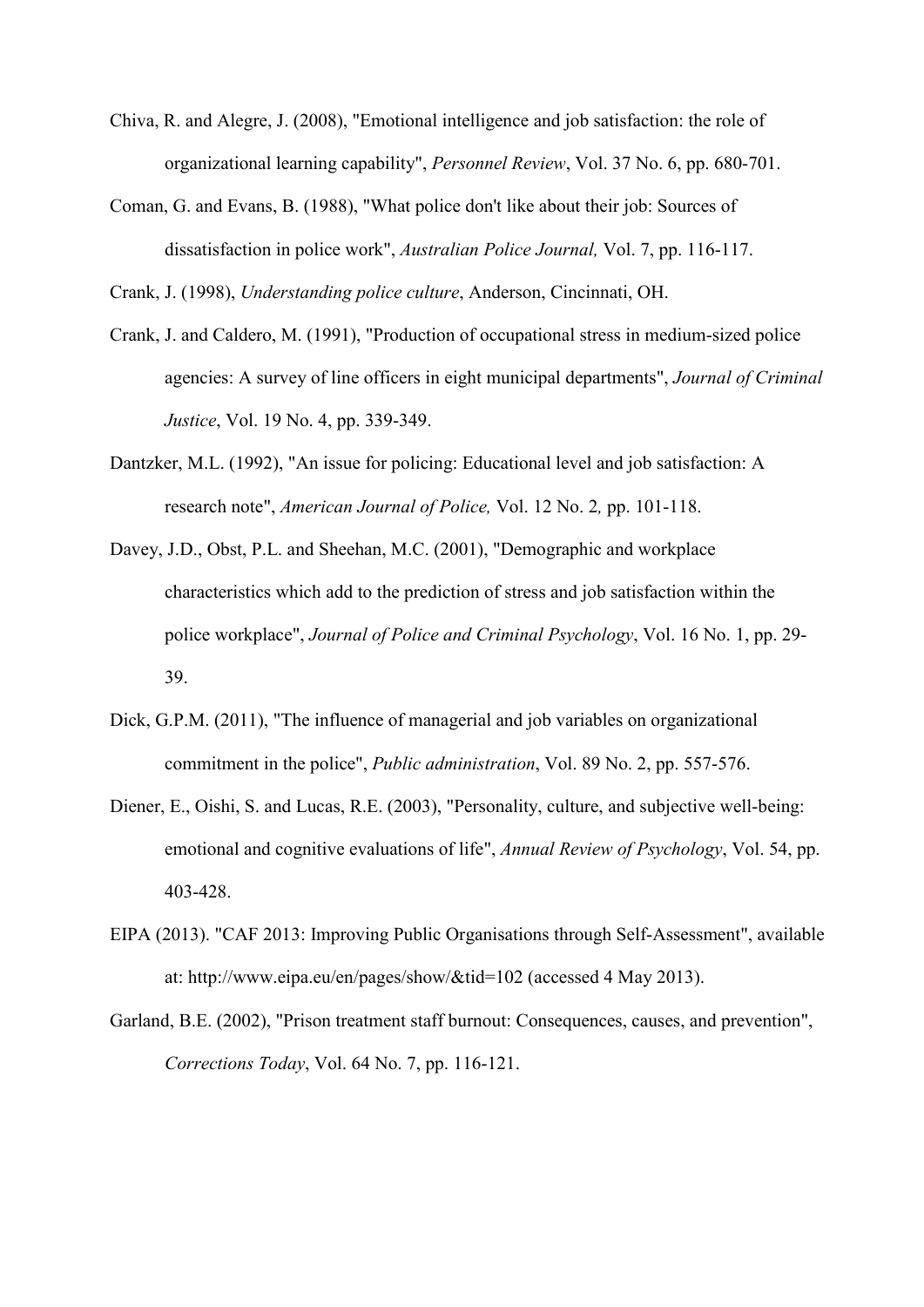- Garland, B.E., McCarty, W.P. and Zhao, R. (2009), "Job satisfaction and organizational commitment in prisons: An examination of psychological staff, teachers, and unit management staff", *Criminal Justice and Behavior*, Vol. 36 No. 2, pp. 163-183.
- George, J. and Jones, G. (1999), *Understanding and managing organizational behaviour* (2nd ed.), Addison Wesley, Reading, MA.
- Gershon, R.R.M, Barocas, B., Canton, A.N., Li, X. and Vlahov, D. (2009), "Mental, physical, and behavioural outcomes associated with perceived work stress in police officers", *Criminal Justice and Behavior*, Vol. 36 No. 3, pp. 275-289.
- Griffin, M.L., Hogan, N.L., Lambert, E.G., Tucker-Gail, K.A. and Baker, D.N. (2010), "Job involvement, job stress, job satisfaction, and organizational commitment and the burnout of correctional staff", *Criminal Justice and Behavior*, Vol. 37 No. 2, pp. 239- 255.
- Griffin, R.W. and McMahan, G.C. (1994), "Motivation through job design", in Greenburg, J. (Ed.), *Organizational Behavior: The state of the science*, Lawrence Erlbaum, Hillsdale, NJ, pp. 23-44.
- Gorenak, I. and Pagon, M. (2006), "Vpliv organizacijskega komuniciranja na zadovoljstvo policistov pri delu", *Organizacija*, Vol. 39 No. 4, pp. 247-253.
- Howard, W.G., Howard Donofrio, H. and Boles, J.S. (2004), "Inter-domain work-family, family-work conflict and police work satisfaction", *Policing: An International Journal of Police Strategies & Management*, Vol. 27 No. 3, pp. 380-395.
- Hwang, E. (2008), "Determinants of job satisfaction among South Korean police officers: The effect of urbanization in a rapidly developing nation", *Policing: An International Journal of Police Strategies & Management*, Vol. 31 No. 4, pp. 82-104.
- Johnson, R.R. (2012), "Police officer job satisfaction: A multidimensional analysis", *Police Quarterly*, Vol. 15 No. 2*,* pp. 157-176.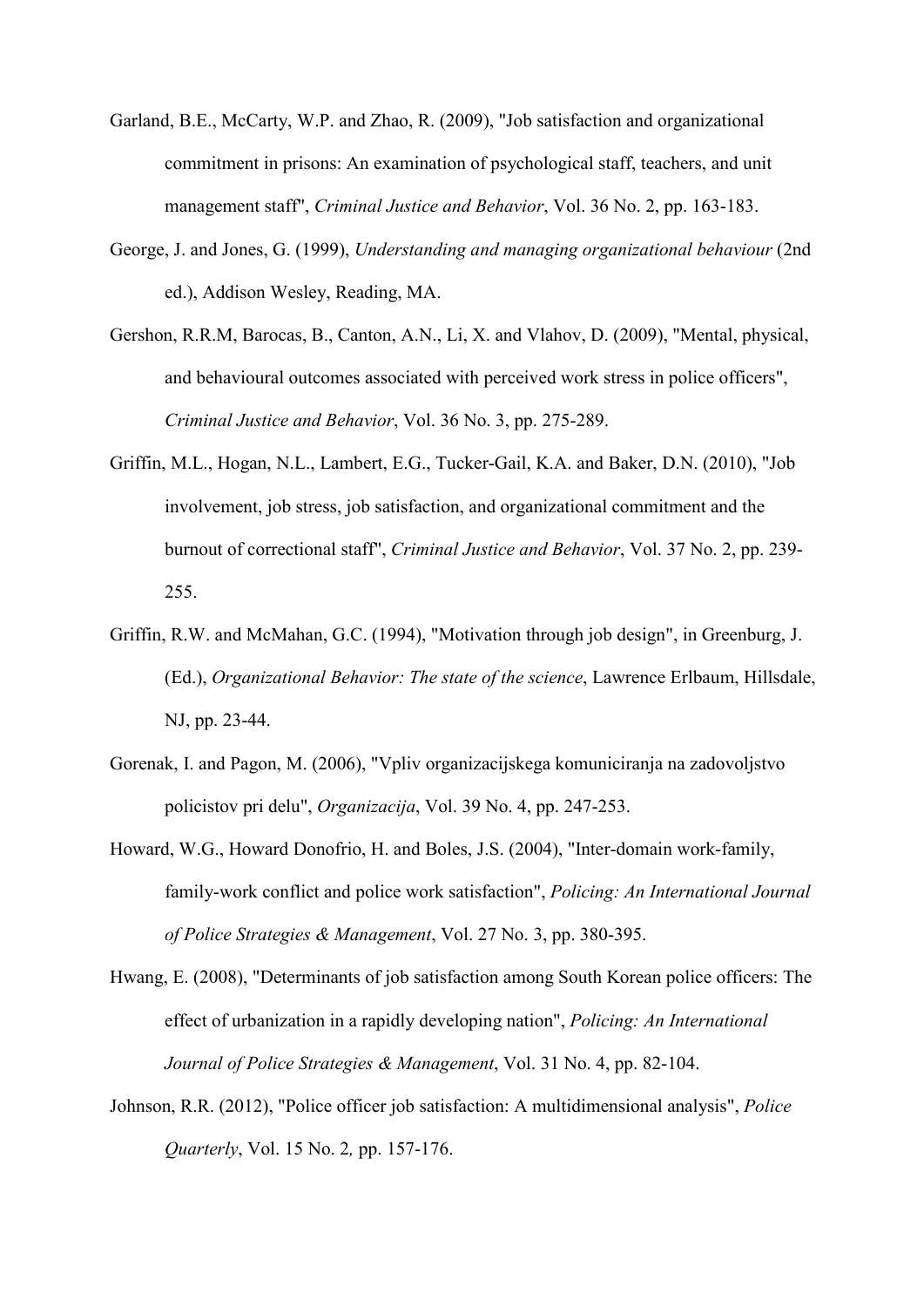- Kakar, S. (2002), "Gender and police officers' perceptions of their job performance: an analysis of the relationship between gender and perceptions of job performance", *Criminal Justice Policy Review*, Vol. 13 No. 3, pp. 238-256.
- Katz, H.M. (2011), *Multivariable Analysis: A Practical Guide for Clinicians and Public Health Researchers*, Cambridge University Press, Cambridge.
- Lambert, E.G., (2001), "To stay or quit: A review of the literature on correctional staff turnover", *American Journal of Criminal Justice*, Vol. 26 No. 1, pp. 61-76.
- Lambert, E.G, Edwards, C., Camp, S.D. and Saylor W.G. (2005), "Here today, gone tomorrow, back again the next day: Antecedents of correctional absenteeism", *Journal of Criminal Justice*, Vol. 33 No. 2, pp. 165-175.
- Lee, T. W. (1988), "How job dissatisfaction leads to turnover", *Journal of Business Psychology*, Vol. 2 No. 3, pp. 263-334.
- Locke, E. A. (1969), "What is job satisfaction?", *Organizational Behaviour and Human Performance,* Vol. 4 No. 4, pp. 309-336.
- Locke, E.A. (1997), The motivation to work: What we know. In Maehr, M.L. & Pintrich, P.R. (Eds.): *Advances in motivation and achievement*, JAI Press, Greenwich, Vol. 10, pp. 375-412.
- MacKain, S.J., Myers, B., Ostapiej, L. and Newman, R.A. (2010), "Job satisfaction among psychologists working in state prisons: The relative impact of facets assessing economics, management, relationships, and perceived organizational support", *Criminal Justice and Behavior*, Vol. 27 No. 3, pp. 306-318.
- McShane, S.L. and Von Glinow, M.A. (2007), *Organizational Behavior* (2nd ed.), McGraw-Hill, New York.
- Meyer, J. P. and Allen, N. J., (1991), "A three-component conceptualization of organizational commitment", *Human Resource Management Review*, Vol. 1 No. 1, 61-89.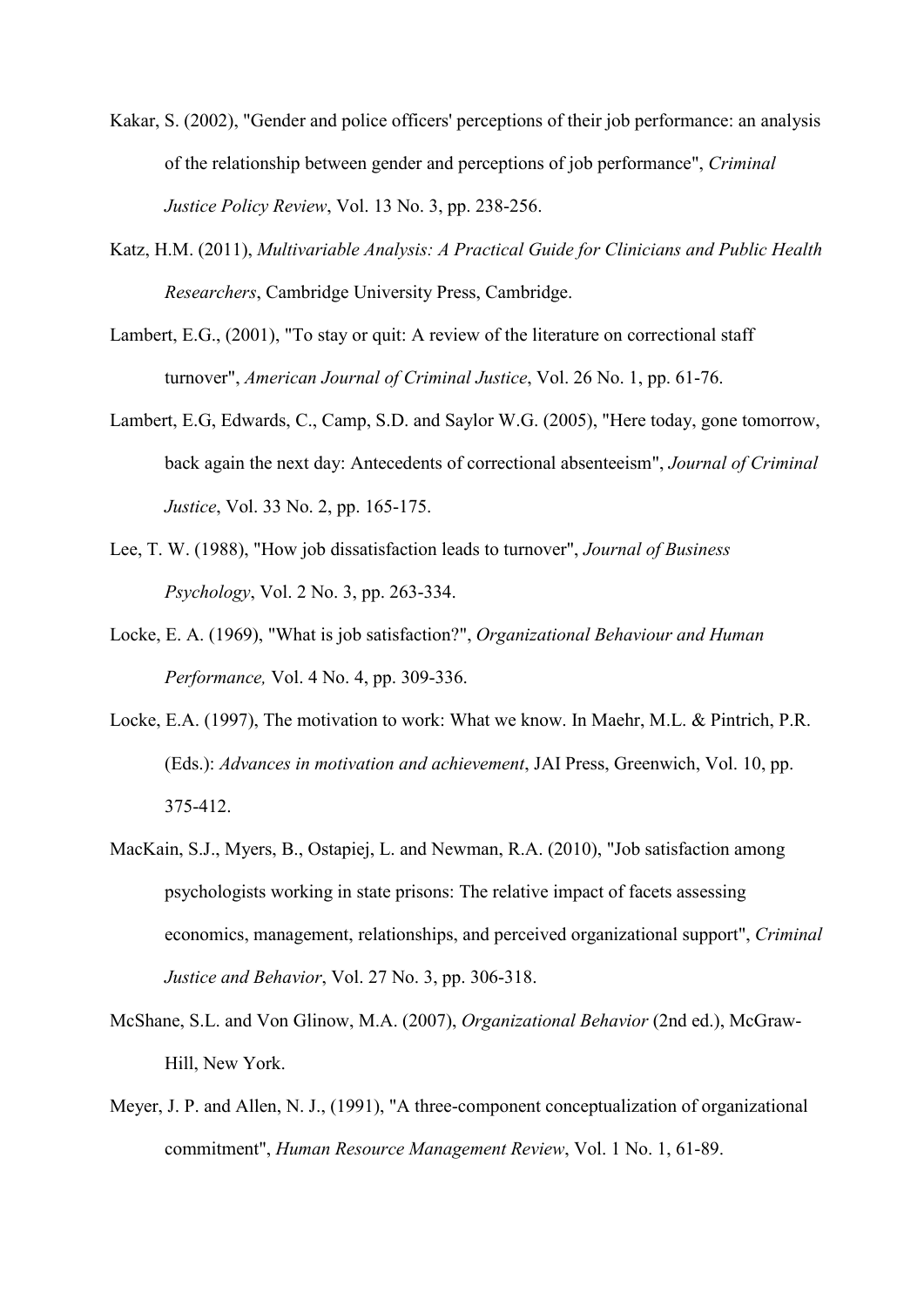- Meyer, J. P. and Herscovitch, L., (2001), "Commitment in the workplace: Toward a general model.", *Human Resource Management Review*, Vol. 11, 299-326.
- Meyer, J. P., Becker, T. E. and Vandenberghe, C., (2004), "Employee Commitment and Motivation: A Conceptual Analysis and Integrative Model", *Journal of Applied Psychology*, Vol. 89 No. 6, 991-1007.
- Mihalič, R. (2008), *Povečajmo zadovoljstvo in pripadnost zaposlenih*, Založba Mihalič in Partner, Škofja Loka.
- Miller, H.A., Mire, S. and Kim, B. (2009), "Predictors of job satisfaction among police officers: Does personality matter?", *Journal of Criminal Justice*, Vol. 37 No. 5, pp. 419-428.
- Možina, S. (1998), *Management kadrovskih virov*, Fakulteta za družbene vede, Ljubljana.
- Morris, A., Shinn, M. and Dumont, K. (1999), "Contextual factors affecting the organisational commitment of diverse police officers: A levels analysis perspective", *American Journal of Community Psychology*, Vol. 27 No. 1, pp. 75-105.
- Mowday, R.T., Porter, L.W., & Steers, R.M. (1982), *Employee-organization linkages: The psychology of commitment, absenteeism, and turnover*, Academic, New York.
- Nalla, M.K., Rydberg, J. and Meško, G. (2011), "Organizational factors, environmental climate, and job satisfaction among police in Slovenia", *European Journal of Criminology*, Vol. 8 No. 2, pp. 144-156.
- Noblet, A., Rodwell, J. and Allisey, A. (2009), "Job stress in the law enforcement sector: comparing the linear, non-linear and interaction effects of working conditions", *Stress and Health*, Vol. 25 No. 1, pp. 111-120.
- Ortega, A., Brenner, S.O. and Leather, P. (2007), "Occupational stress: Coping and personality in the police", *International Journal of Police Science & Management*, Vol. 9 No. 1, pp. 36-50.

Robbins, S.P. (1991), *Organizational behaviour*, Prentice Hall International, Englewodd Cliffs.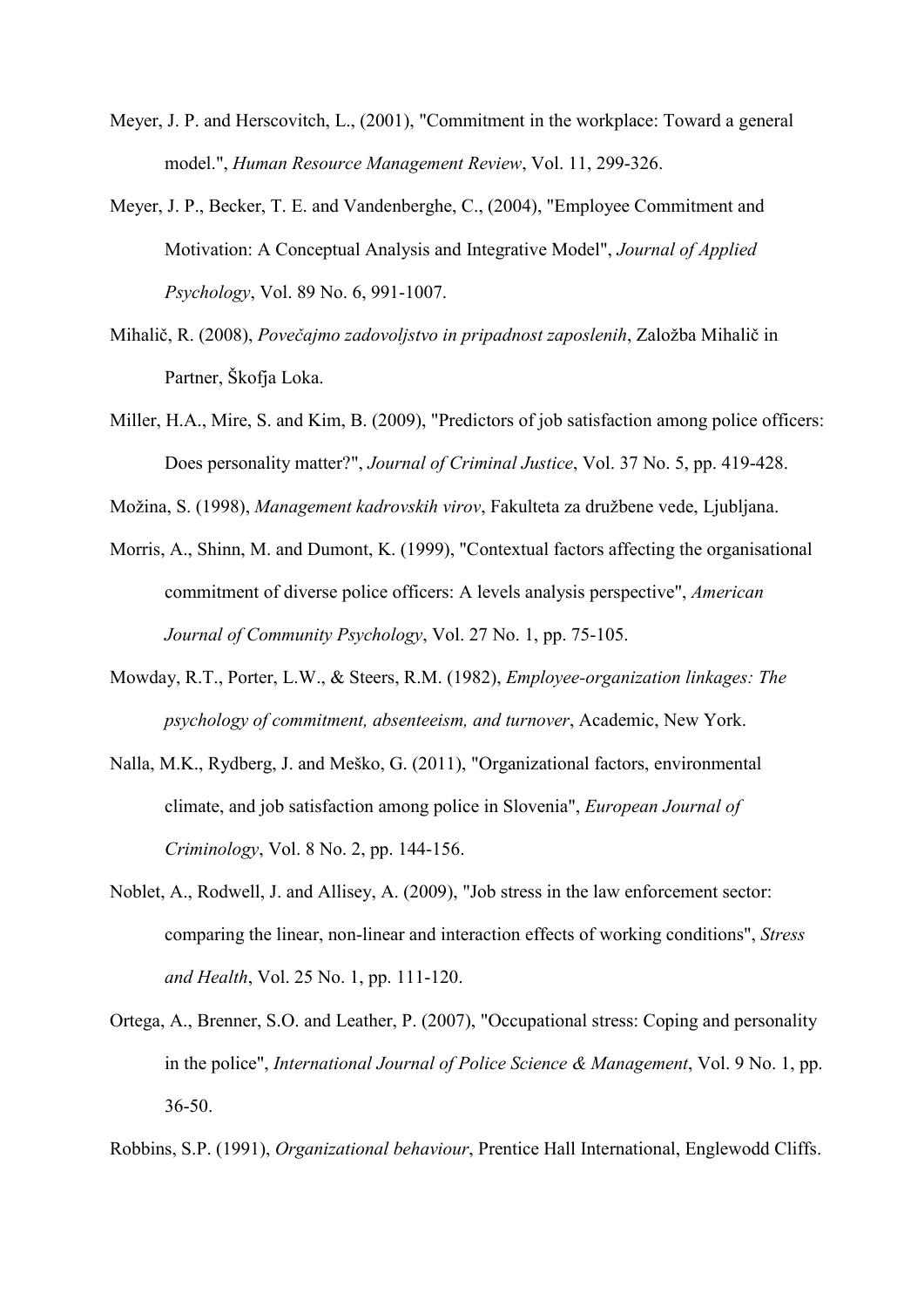- Sakanovič, Z. and Mayer, J. (2006), "Nekateri vidiki vodenja in njihov vpliv na organizacijsko klimo in zadovoljstvo zaposlenih v slovenski policiji", *Organizacija*, Vol. 39 No. 4, pp. 247-253.
- SiOK. (2011), available at: http://www.biro-praxis.si/?viewPage=38 (accessed 1 June 2012)
- Spector, P.E. (1997), *Job satisfaction: Application, assessment, causes and consequences*, Sage, Thousand Oaks, CA.
- Spector, P.E. (2003), *Industrial and organizational psychology: Research and practice* (3rd ed.), John Wiley & Sons, New York, NY.
- Spector, P.E. (2008), *Industrial and organizational psychology: Research and practice* (5th ed.), John Wiley & Sons, New York, NY.
- Spence Laschinger, H.K., Finegan, J. and Shamian, J. (2001), "The impact of workplace empowerment, organizational trust on staff nurses' work satisfaction and organizational commitment", *Health Care Management Review*, Vol. 26 No. 3, pp. 7-23.
- Tait, M., Padgett, M. Y. and Baldwin, T. T. (1989), "Job and life satisfaction: a re-evaluation of the strength of the relationship and gender effects as a function of the date of the study", *Journal of Applied Psychology*, Vol. 74, pp. 502-509.
- Umek, P., Meško, G., Areh, I. and Šifrer, J. (2009), *Raziskava o ocenah in stališčih policistov o zadovoljstvu z delom in zaupanju v slovenski policiji*, Univerza v Mariboru, Fakulteta za varnostne vede, Maribor.
- Večernik, J. (2003), "Skating on thin ice: a comparison of work values and job satisfaction in CEE and EU countries", *International Journal of Comparative Sociology*, Vol. 44 No. 5, pp. 444-515.
- Verhaest, D. and Omey, E. (2009), "Objective over-education and worker well-being: A shadow price approach", *Journal of Economic Psychology*, Vol. 30 No. 3, pp. 469-481.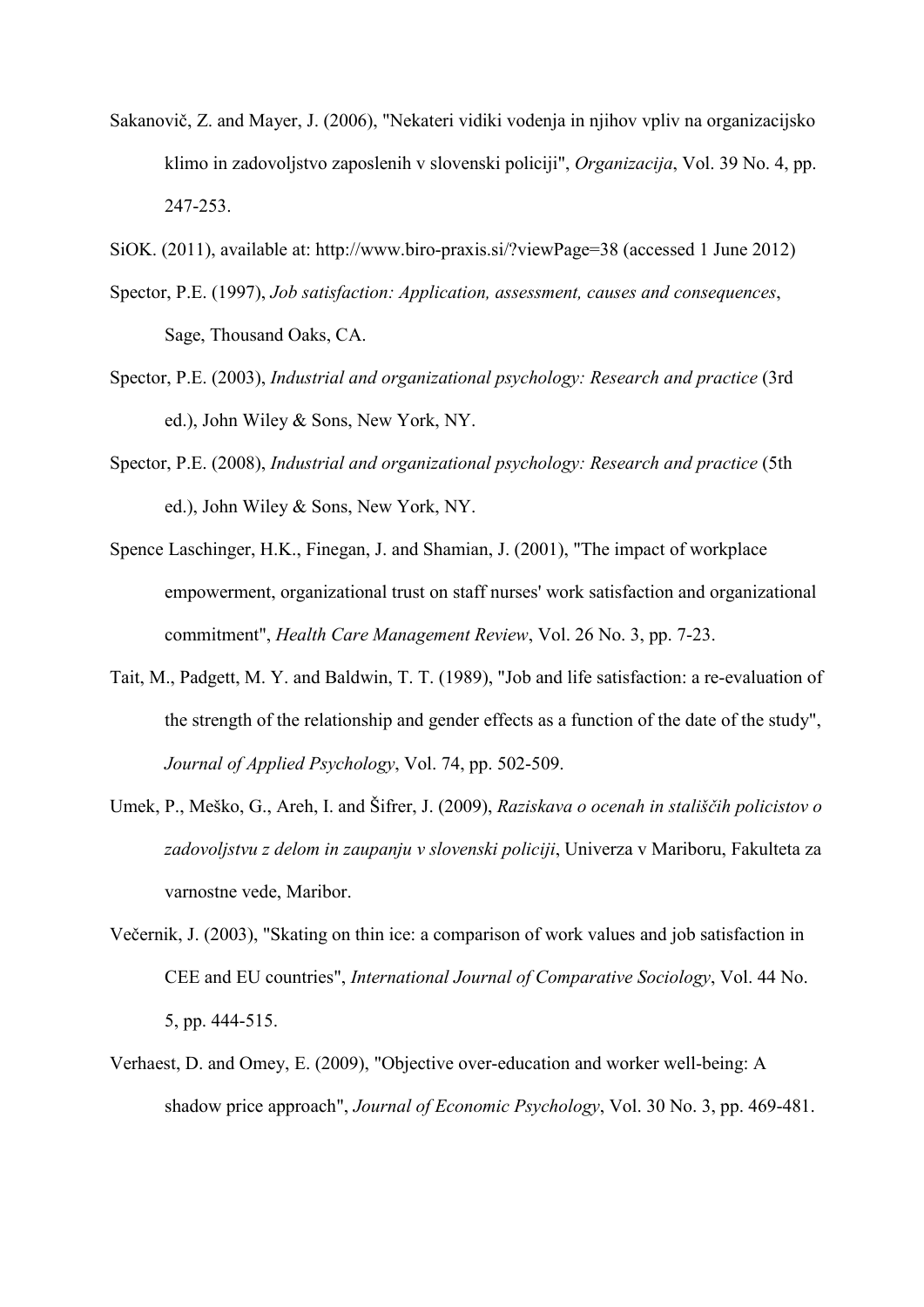Weiss, H. (2002), "Deconstructing job satisfaction: Separating evaluations, beliefs, and affective experiences", *Human Resource Management Review*, Vol. 12, pp. 173-194.

Whitehead, J. T. (1989), *Burnout in probation and corrections*, Praeger, New York, NY.

Zhao, J., Thurman, Q. and He, N. (1999), "Sources of job satisfaction among police officers: A test of demographic and work environment models", *Justice Quarterly*, Vol. 16 No. 1, pp. 153-174.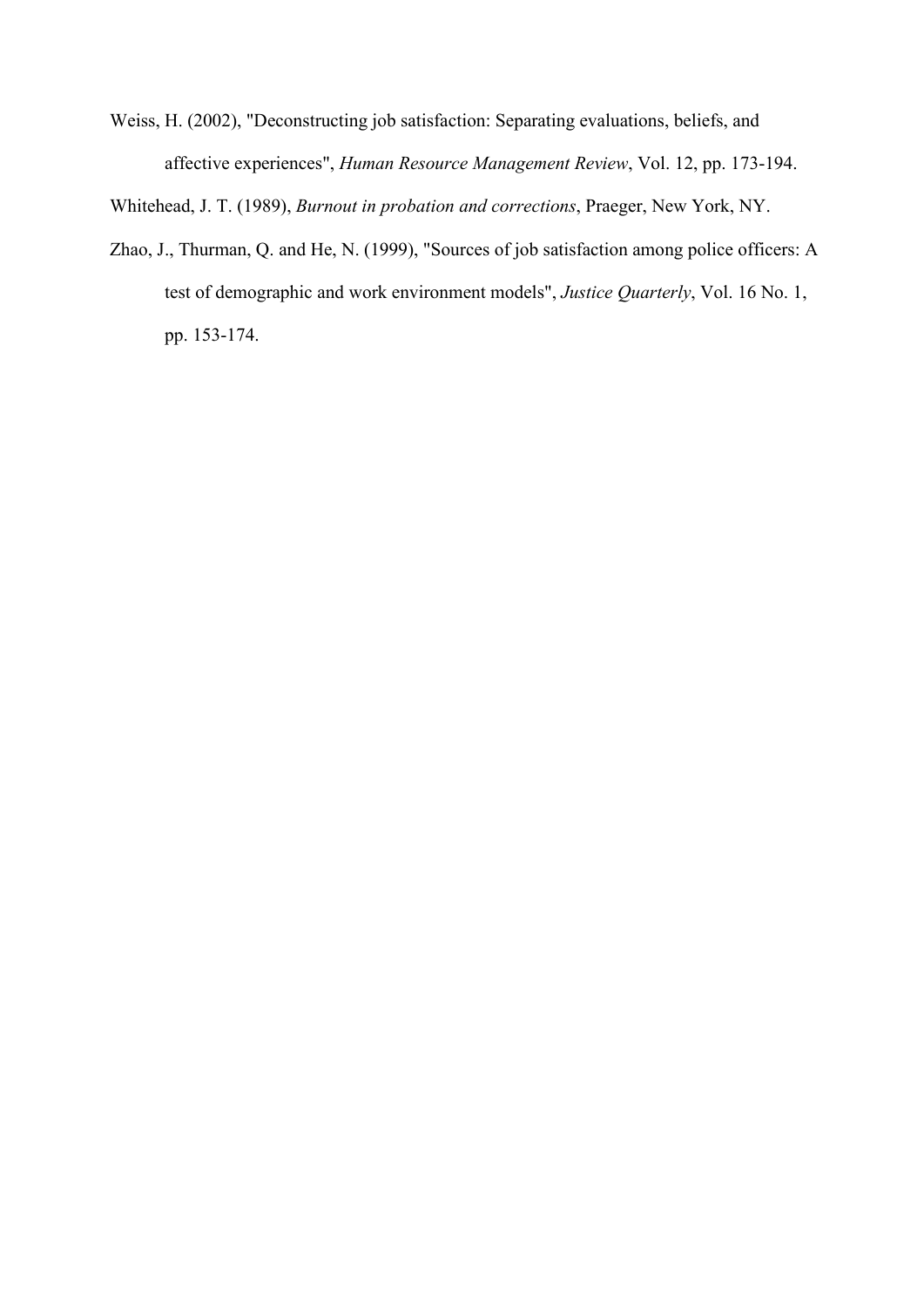## **Table 1: Facets of Employee Satisfaction – Arithmetic Means, Standard Deviation and Factor Loadings**

|                                                    | $N^*$ | $M^{**}$ | <b>SD</b> | Factor<br>loadings*** |
|----------------------------------------------------|-------|----------|-----------|-----------------------|
| Relationships and leadership                       |       |          |           |                       |
| Relationships among the staff                      | 1808  | 3.50     | 1.18      | 0.761                 |
| Feeling of belonging to the staff                  | 1814  | 3.83     | 1.09      | 0.750                 |
| Possibility of participating in decision-making on | 1804  | 2.93     | 1.19      | 0.747                 |
| organization                                       |       |          |           |                       |
| Style of leading the organizational unit           | 1809  | 3.33     | 1.24      | 0.740                 |
| Possibility of realizing one's abilities           | 1811  | 3.07     | 1.09      | 0.680                 |
| Possibility of performing work autonomously        | 1781  | 3.07     | 1.07      | 0.587                 |
| Supervision over work                              | 1796  | 2.91     | 1.07      | 0.413                 |
|                                                    |       |          |           |                       |
| Salary and security<br>Reward system               | 1800  | 1.49     | 0.78      | 0.728                 |
| Salary                                             | 1815  | 2.11     | 1.00      | 0.693                 |
| Promotion system                                   | 1819  | 1.84     | 1.04      | 0.671                 |
| Payment of overtime                                | 1757  | 2.10     | 1.14      | 0.633                 |
| Professional training system                       | 1790  | 2.44     | 0.97      | 0.492                 |
| Public attitude to the police                      | 1813  | 2.38     | 1.03      | 0.484                 |
| Psycho-hygienic care for police officers           | 1724  | 2.60     | 1.08      | 0.437                 |
| Functioning of the police trade union              | 1765  | 2.57     | 1.15      | 0.407                 |
| Security of employment                             | 1805  | 3.12     | 1.07      | 0.406                 |
|                                                    |       |          |           |                       |
| Tasks and working conditions                       |       |          |           |                       |
| Volume of tasks                                    | 1808  | 3.27     | 1.15      | 0.665                 |
| Administrative tasks                               | 1799  | 2.35     | 1.14      | 0.635                 |
| Volume of regulations, work guidelines             | 1807  | 2.29     | 1.10      | 0.623                 |
| Working conditions (equipment, premises)           | 1819  | 2.67     | 1.28      | 0.456                 |
| Job location                                       | 1787  | 3.85     | 1.19      | 0.452                 |
| Variety of tasks                                   | 1815  | 3.55     | 1.06      | 0.447                 |
| Work with people                                   | 1776  | 3.54     | 0.94      | 0.430                 |
| Working hours                                      | 1793  | 3.74     | 1.17      | 0.406                 |

Note.\*Number of answers. \*\* 1 – extremely dissatisfied, 5 – extremely satisfied. \*\*\* Extraction Method: Principal Component Analysis. Rotation Method: Varimax with Kaiser Normalization Source: Questionnaire Survey, 2012; calculations by the authors.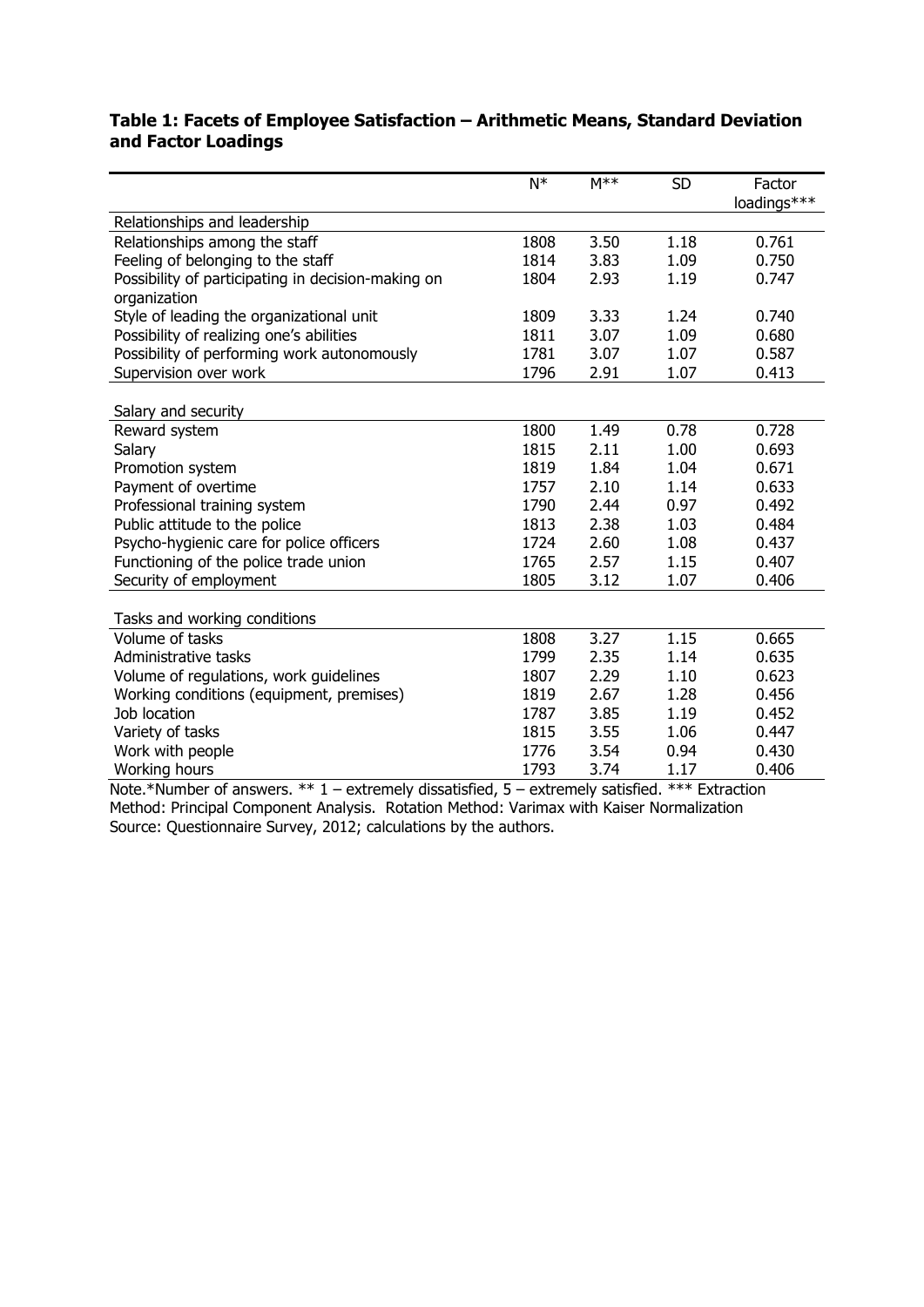## **Table 2: Means, Standard Deviations and Coefficient Alpha Reliability Estimates for Three Facets of Satisfaction**

| Facets                                             | м    | SD   | No. of<br>facets | Cronbach<br>alpha |
|----------------------------------------------------|------|------|------------------|-------------------|
| Relationships and leadership                       | 3.24 | 0.86 |                  | 0.87              |
| Salary and security                                | 2.29 | 0.66 | a                | 0.80              |
| Tasks and working conditions                       | 3.15 | 0.71 |                  | 0.77              |
| ----<br>.<br>$\sim$ $\sim$<br>$\sim$ $\sim$<br>. . | . .  |      |                  |                   |

Source: Questionnaire Survey, 2012; calculations by the authors.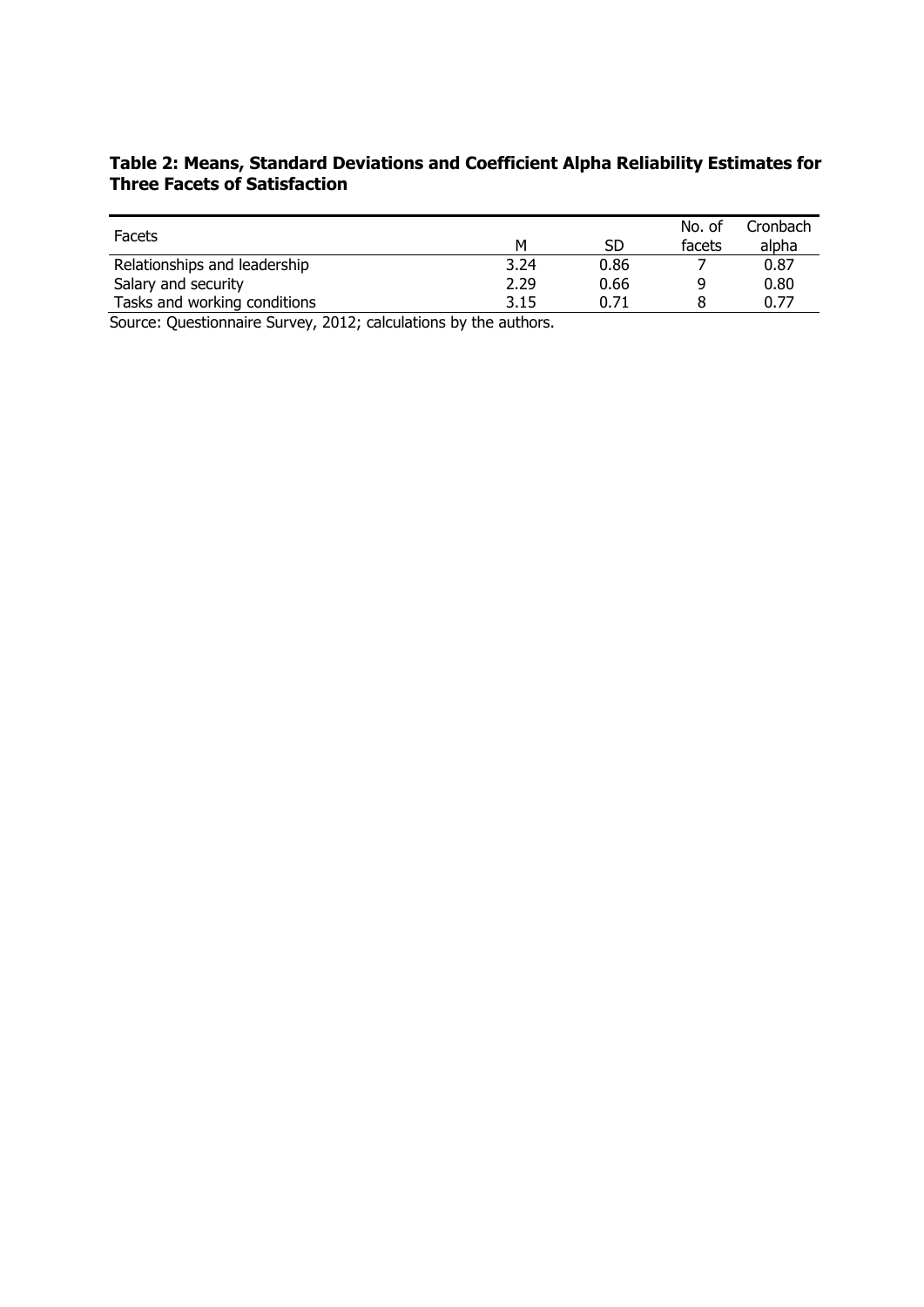|                                                                 |      |      |           |           | Relationships and leadership |       |       |           | Salary and security |       |      |           | Tasks and working conditions |       |      |      | Total satisfaction |        |
|-----------------------------------------------------------------|------|------|-----------|-----------|------------------------------|-------|-------|-----------|---------------------|-------|------|-----------|------------------------------|-------|------|------|--------------------|--------|
|                                                                 | n    | $\%$ | м         | SD        | t, F                         | Sig.  | М     | <b>SD</b> | t, F                | Sig.  | м    | <b>SD</b> | t, F                         | Sig.  | м    | SD   | t, F               | Sig.   |
| Gender                                                          |      |      |           |           | or $r^*$                     |       |       |           | or $r^*$            |       |      |           | or $r^*$                     |       |      |      | or $r^*$           |        |
|                                                                 |      |      |           |           |                              |       |       |           |                     |       |      |           |                              |       |      |      |                    |        |
| Women $(=1)$                                                    | 312  | 16.9 | 3.24      | 0.83      | 0.00                         | 0.980 | 2.32  | 0.70      | 0.80                | 0.436 | 3.33 | 0.74      | 4.8                          | 0.000 | 2.95 | 0.65 | 2.60               | 00.010 |
| $Men(=2)$                                                       | 1491 | 80.7 |           | 3.24 0.86 |                              |       | 2.29  | 0.65      |                     |       | 3.12 | 0.69      |                              |       | 2.85 | 0.63 |                    |        |
| Missing                                                         | 45   | 2.4  |           |           |                              |       |       |           |                     |       |      |           |                              |       |      |      |                    |        |
| Education                                                       |      |      |           |           |                              |       |       |           |                     |       |      |           |                              |       |      |      |                    |        |
| Secondary school and<br>$less (=1)$                             | 828  | 44.8 | 3.13      | 0.85      | 11.40                        | 0.000 | 2.20  | 0.69      | 15.30               | 0.000 | 3.07 | 0.75      | 11.4                         | 0.000 | 2.77 | 0.66 | 15.90              | 0.000  |
| College, higher education<br>and university $(=2)$              | 896  | 48.5 |           | 3.32 0.84 |                              |       | 2.37  | 0.63      |                     |       | 3.22 | 0.66      |                              |       | 2.93 | 0.60 |                    |        |
| Post-graduate (spec.,<br>master's and doctor's<br>degree $(=3)$ | 108  | 5.8  |           | 3.35 0.98 |                              |       | 2.41  | 0.67      |                     |       | 3.28 | 0.67      |                              |       | 2.98 | 0.65 |                    |        |
| Missing                                                         | 16   | 0.9  |           |           |                              |       |       |           |                     |       |      |           |                              |       |      |      |                    |        |
| Length of service in the police                                 | 1834 | 99.2 | 17.20     | 8.08      | 0.17                         | 0.000 | 17.20 | 8.08      | 0.14                | 0.000 | 17.2 | 8.08      | 0.21                         | 0.000 | 17.2 | 8.08 | 0.20               | 0.000  |
| (years)                                                         |      |      |           |           |                              |       |       |           |                     |       |      |           |                              |       |      |      |                    |        |
| Missing                                                         | 14   | 0.8  |           |           |                              |       |       |           |                     |       |      |           |                              |       |      |      |                    |        |
| Job position                                                    |      |      |           |           |                              |       |       |           |                     |       |      |           |                              |       |      |      |                    |        |
| Police officer $(=1)$                                           | 988  | 53.5 | 3.08      | 0.87      | 66.10                        | 0.000 | 2.20  | 0.70      | 28.00               | 0.000 | 3.08 | 0.74      | 17.2                         | 0.000 | 2.76 | 0.67 | 44.30              | 0.000  |
| Senior police officer $(=2)$                                    | 535  | 29.0 | 3.27      | 0.82      |                              |       | 2.34  | 0.60      |                     |       | 3.20 | 0.65      |                              |       | 2.90 | 0.57 |                    |        |
| Leader of an<br>organizational unit $(=3)$                      | 299  | 16.2 | 3.71 0.71 |           |                              |       | 2.51  | 0.60      |                     |       | 3.34 | 0.61      |                              |       | 3.14 | 0.55 |                    |        |
| Missing                                                         | 26   | 1.4  |           |           |                              |       |       |           |                     |       |      |           |                              |       |      |      |                    |        |
| Job location                                                    |      |      |           |           |                              |       |       |           |                     |       |      |           |                              |       |      |      |                    |        |
| In the field $(=1)$                                             | 793  | 42.9 | 3.04      | 0.86      | $-9.60$                      | 0.000 | 2.15  | 0.66      | $-8.20$             | 0.000 | 2.99 | 0.68      | $-9.3$                       | 0.000 | 2.69 | 0.63 | $-10.60$           | 0.000  |
| In the office $(=2)$                                            | 955  | 51.7 | 3.43      | 0.81      |                              |       | 2.41  | 0.65      |                     |       | 3.30 | 0.69      |                              |       | 3.01 | 0.61 |                    |        |
| Missing                                                         | 100  | 5.4  |           |           |                              |       |       |           |                     |       |      |           |                              |       |      |      |                    |        |
| Support and protection by the                                   | 1747 | 94.6 | 2.57      | 1.06      | 0.460                        | 0.000 | 2.57  | 1.06      | 0.498               | 0.000 | 2.57 | 1.06      | 0.388                        | 0.000 | 2.57 | 1.06 | 0.518              | 0.000  |

## **Table 3: Three Facets of Employee Satisfaction and Demographic, Job-related and Organizational Support-related Factors**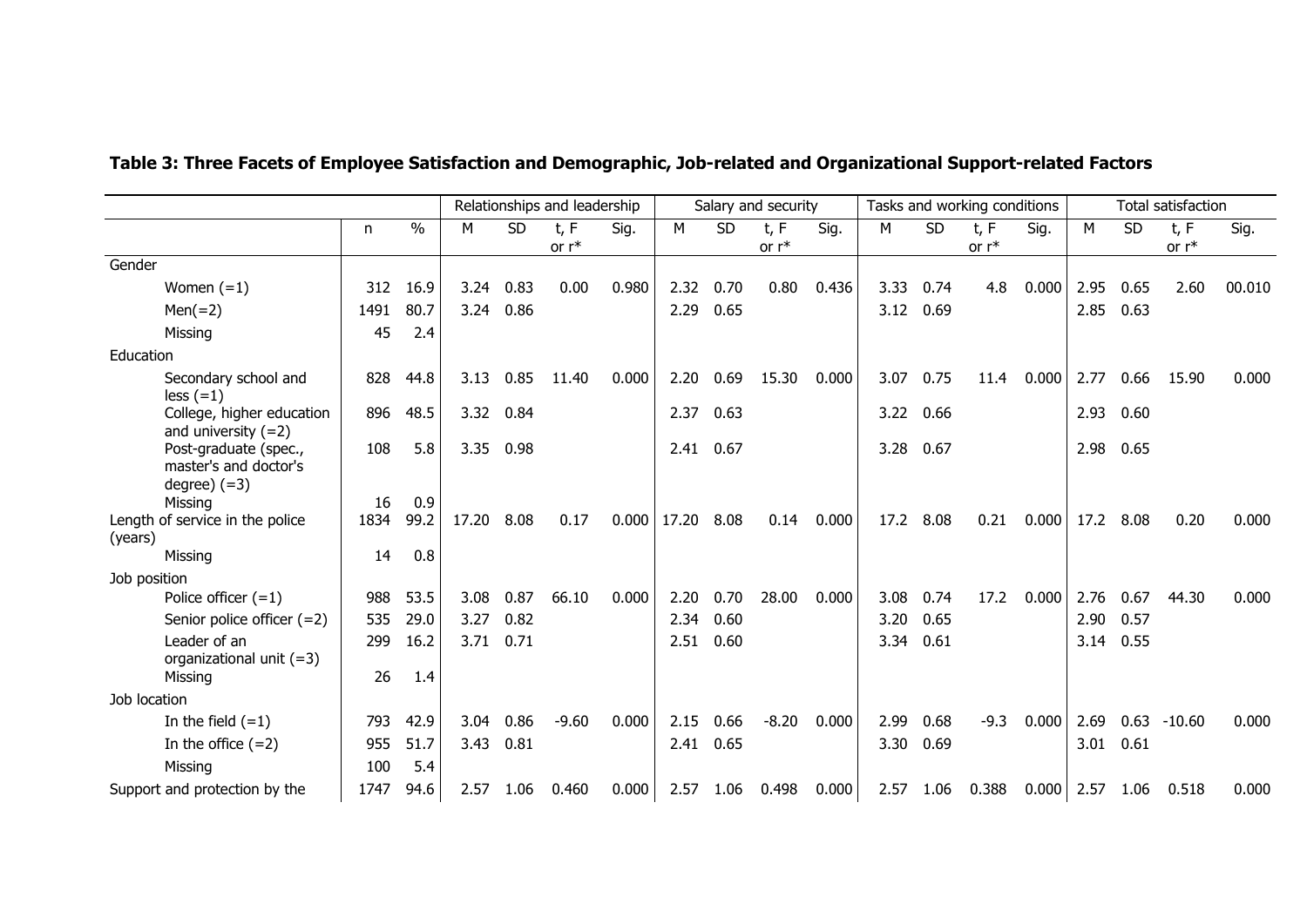| police**                                |      |      |      |      |       |       |      |      |       |       |      |      |       |       |      |      |       |       |
|-----------------------------------------|------|------|------|------|-------|-------|------|------|-------|-------|------|------|-------|-------|------|------|-------|-------|
| Missing                                 | 101  | 5.4  |      |      |       |       |      |      |       |       |      |      |       |       |      |      |       |       |
| Trust in one's immediate<br>superior*** | 1774 | 96.0 | 3.72 | 1.05 | 0.669 | 0.000 | 3.72 | 1.05 | 0.307 | 0.000 | 3.72 | 1.05 | 0.363 | 0.000 | 3.72 | 1.05 | 0.517 | 0.000 |
| Missing                                 | 74   | 4.0  |      |      |       |       |      |      |       |       |      |      |       |       |      |      |       |       |

Note. \*An independent t-test was used for testing the differences between the two sub-groups. A one-way ANOVA (F) test was used for the difference between three or more sub-groups. Pearson's Correlation test (r) was employed to measure the correlation between two continuous variables. \*\*1 – The police would not support me;  $5 -$  The police would always support me.  $***$  1 – I do not trust,  $5 -$  I trust completely. Source: Questionnaire Survey, 2012; calculations by the authors.